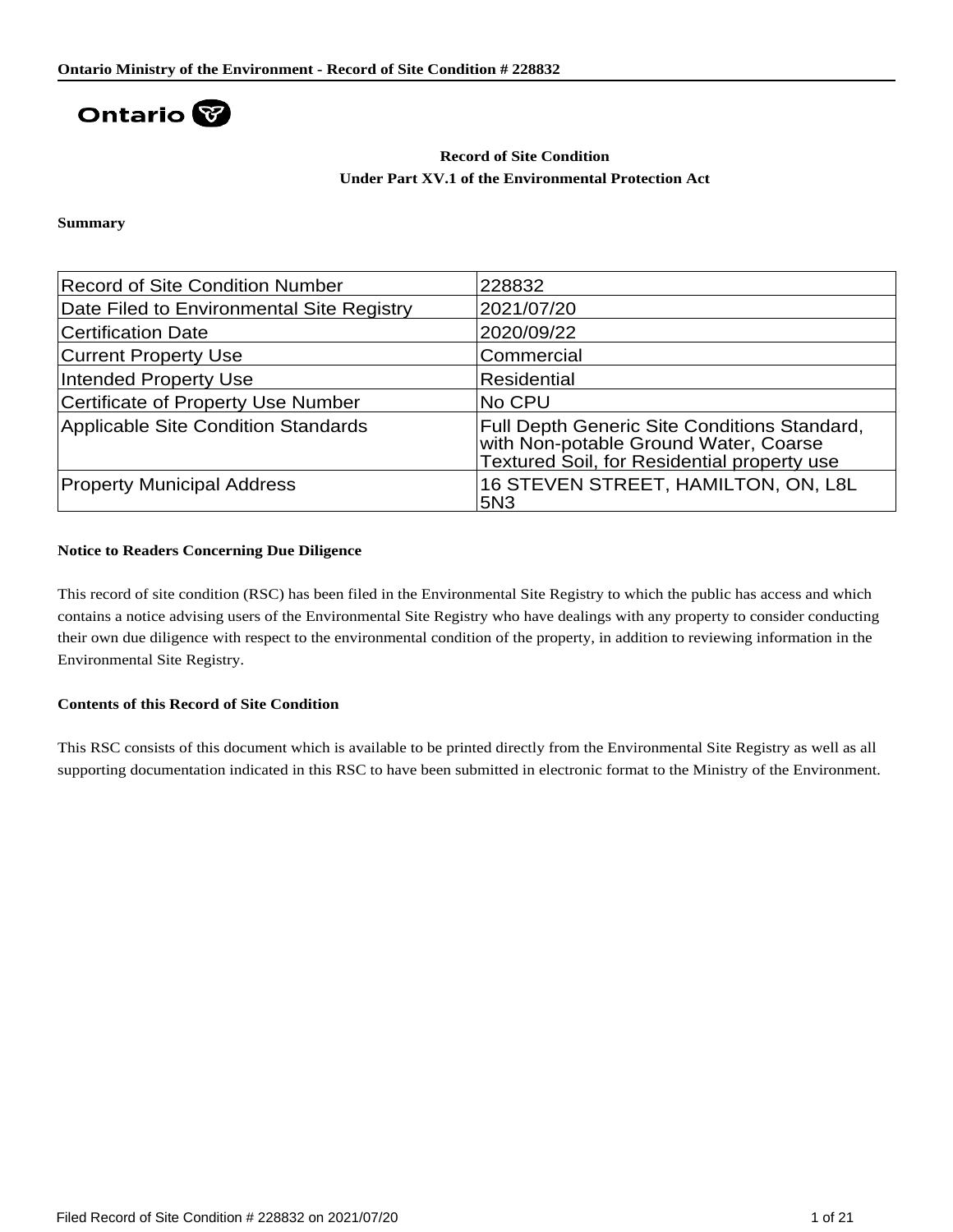# **Part 1: Property Ownership, Property Information and Owner's Certifications**

| Owner name         | THE PEARL (NOT FOR PROFIT HOUSING CORPORATION)     |
|--------------------|----------------------------------------------------|
| Owner type         | Firm, corporation or partnership                   |
| Authorized person  | <b>BRANDON GIBSON-DEGROOTE</b>                     |
| Mailing address    | 2, 154 BARTLETT AVENUE, TORONTO<br>Ontario, Canada |
| <b>Postal Code</b> | M6H 3G1                                            |
| Phone              | (416) 358-0041                                     |
| Fax                |                                                    |
| Email address      | 2739095ontarioinc@gmail.com                        |

# **Information about the owner who is submitting or authorizing the submission of the record of site condition**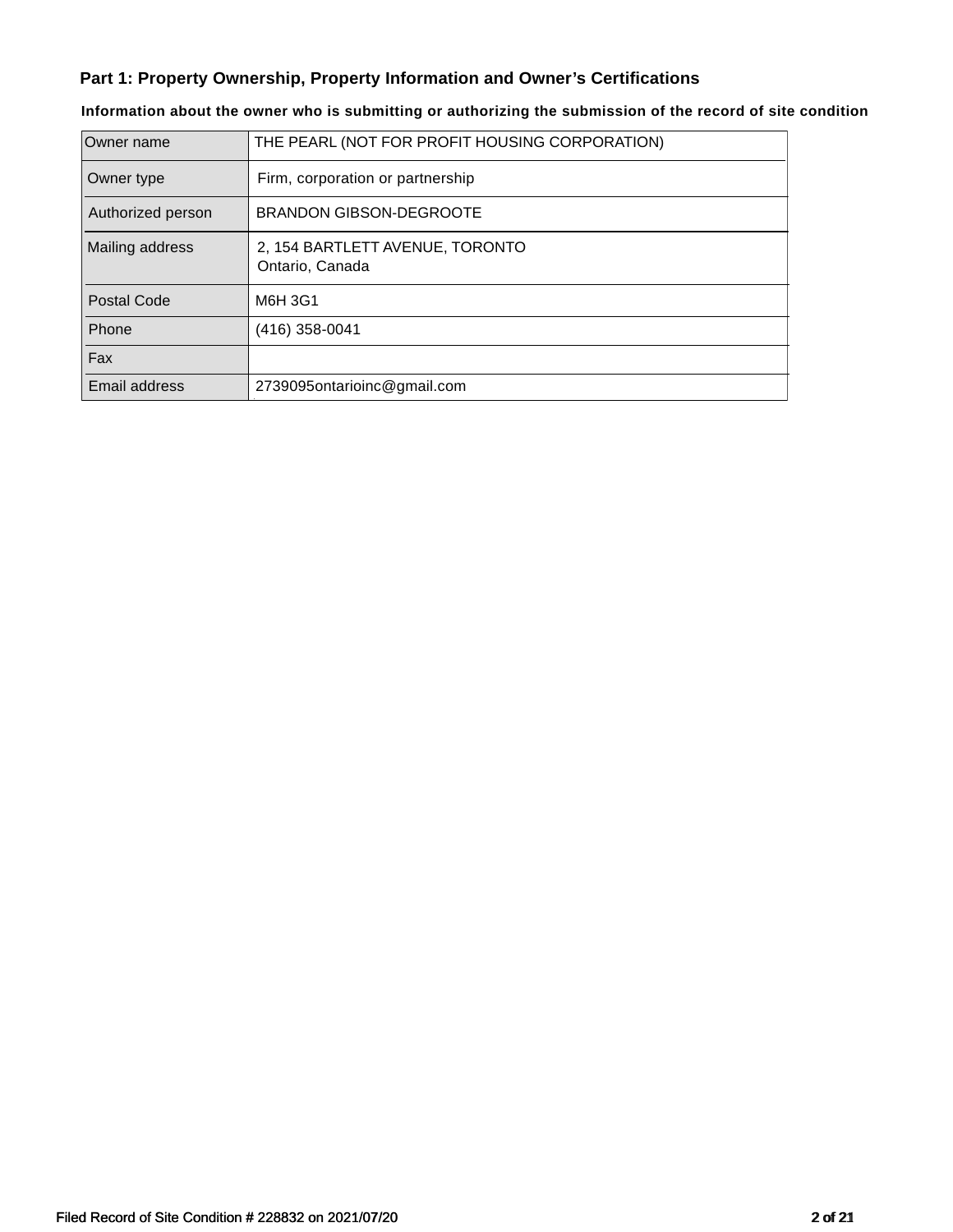## **Record of site condition property location information**

| Municipal address(es)            | 16 STEVEN STREET, HAMILTON, ON L8L 5N3 |  |
|----------------------------------|----------------------------------------|--|
| Municipality                     | <b>Hamilton</b>                        |  |
| Legal description                | See attached Lawyer's letter           |  |
| Assessment roll<br>number(s)     | 2518030214061200000                    |  |
| Property identifier<br>number(s) | 17180-0242 (LT)                        |  |

#### **Record of site condition property geographical references**

| Coordinate system | <b>UTM</b>    |
|-------------------|---------------|
| Datum             | <b>NAD 83</b> |
| Zone              | 17            |
| Easting           | 593,228.00    |
| Northing          | 4,789,550.00  |

#### **Record of site condition property use information**

The following types of property uses are defined by the Regulation: Agricultural or other use, Commercial use, Community use, Industrial use, Institutional use, Parkland use, and Residential use.

| Current property use                                                                                                   | Commercial  |
|------------------------------------------------------------------------------------------------------------------------|-------------|
| Intended property use                                                                                                  | Residential |
| Certificate of property<br>use has been issued<br>under section 168.6 of<br>the Environmental<br><b>Protection Act</b> | No.         |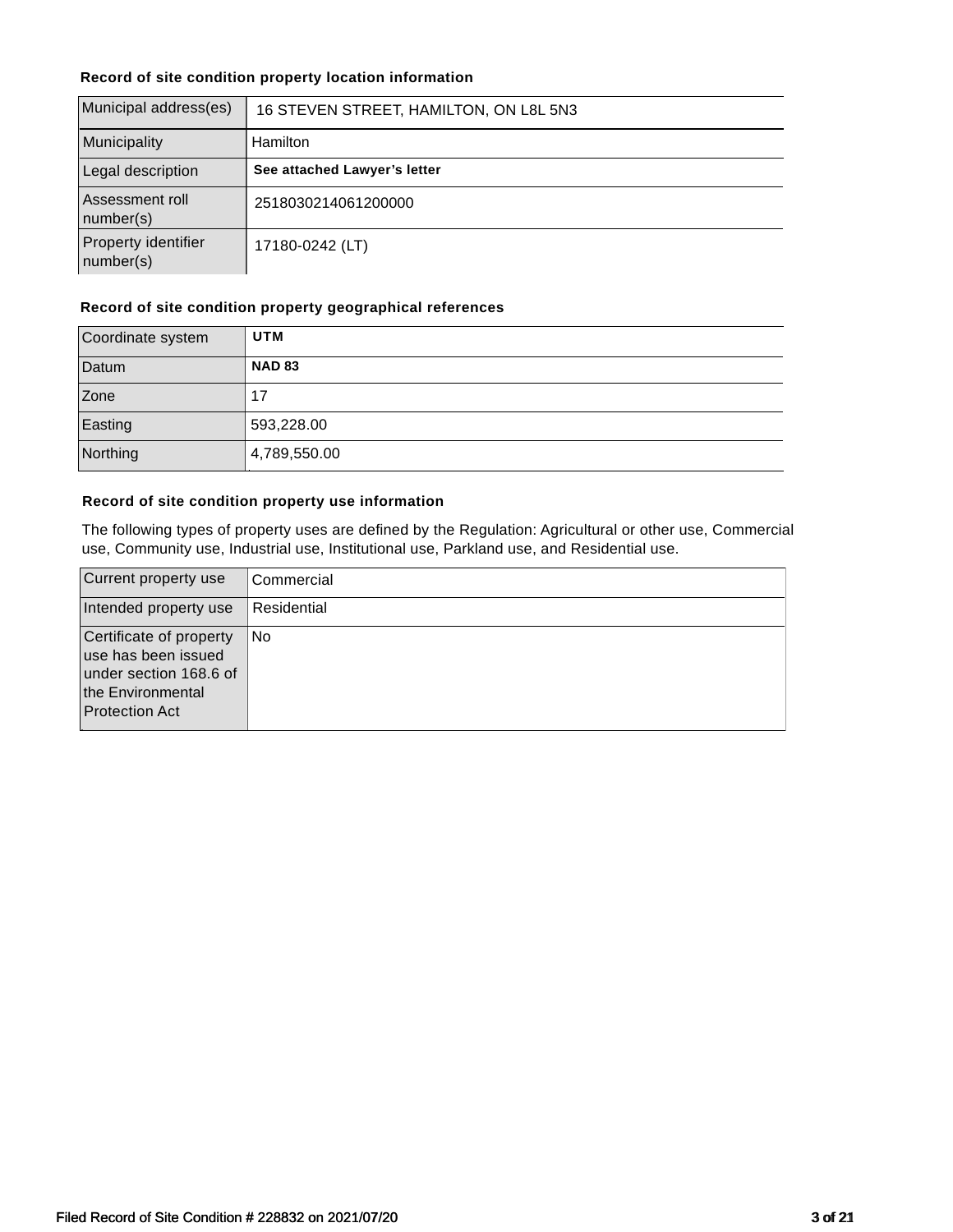### **Please see the signed statements of property owner, or agent, or receiver at the end of this record of site condition**

The rest of this page has been left intentionally blank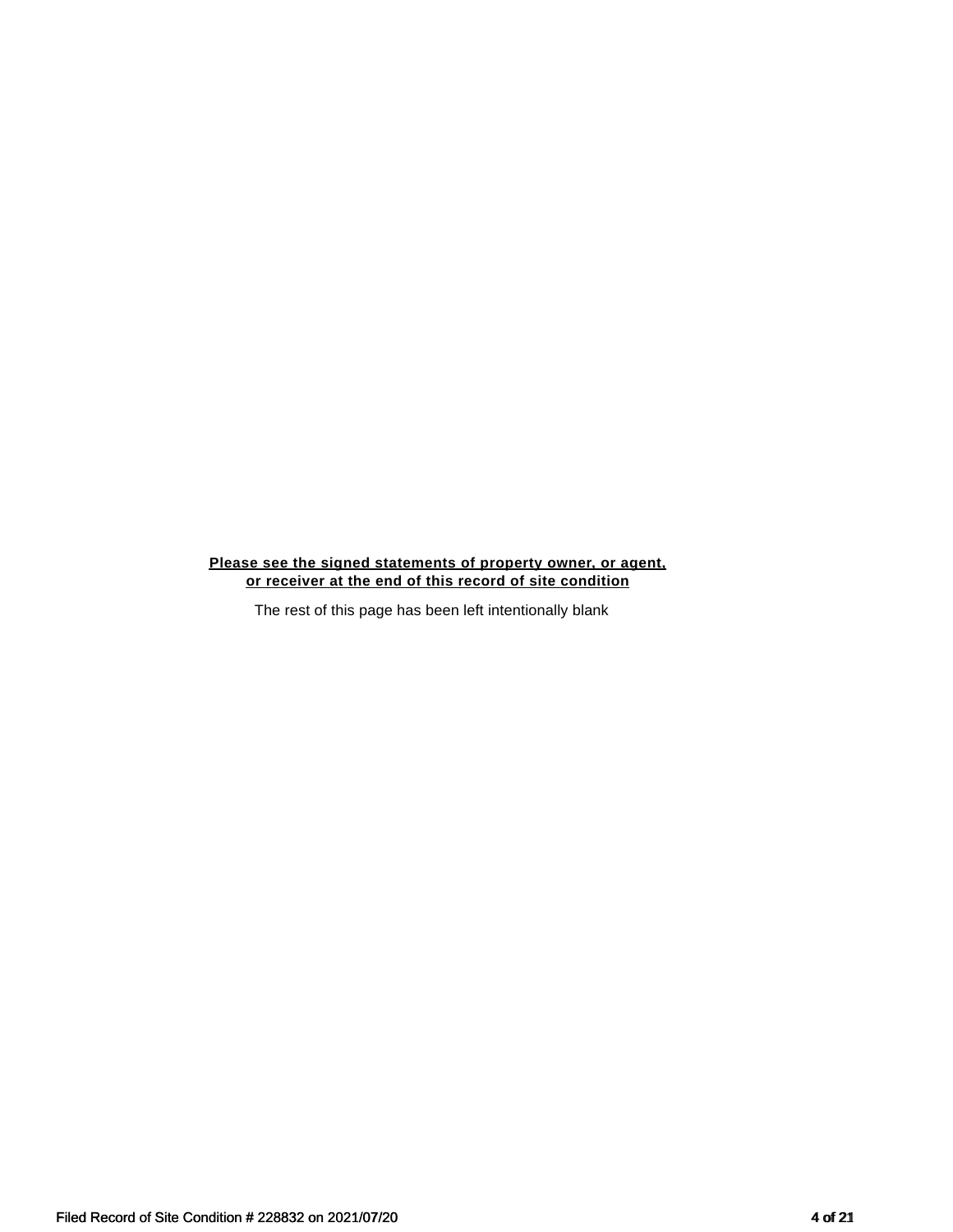# **Part 2: List of reports, summary of site conditions and qualified person's statements and certifications**

## **Qualified person's information**

| Name                                                          | THOMAS JONES                                              |
|---------------------------------------------------------------|-----------------------------------------------------------|
| Type of licence under<br>Professional<br><b>Engineers Act</b> | Licence                                                   |
| Licence number                                                | 90500927                                                  |
| Quallified person's<br>employer name                          | MTE CONSULTANTS INC.                                      |
| Mailing address                                               | 1016A SUTTON DRIVE, BURLINGTON<br>Ontario, L7L 6B8 Canada |
| Phone                                                         | (905) 639-2552                                            |
| Fax                                                           | (905) 639-7727                                            |
| <b>Email address</b>                                          | tiones@mte85.com                                          |

#### **Municipal information**

| Local or single-tier | Hamilton |
|----------------------|----------|
| municipality         |          |

#### **Ministry of the Environment, Conservation and Parks District Office**

| District office         | Hamilton District Office                        |
|-------------------------|-------------------------------------------------|
| District office address | 9th floor, 119 King St. W., Hamilton ON L8P 4Y7 |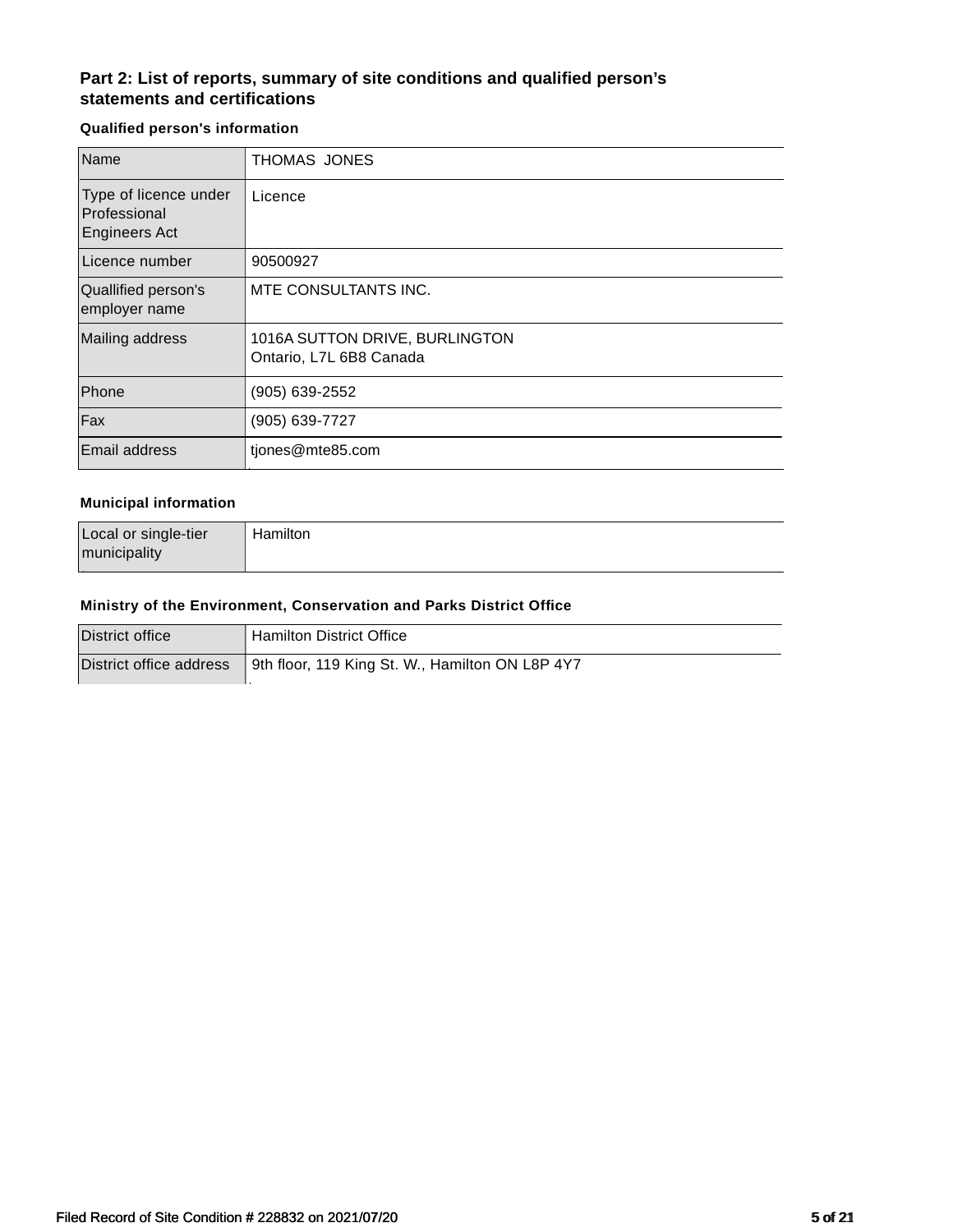## **Phase one environmental site assessment report**

### **Document used as the phase one environmental site assessment report and updates in submitting the record of site condition for filing**

| The date the last work on all of the records review, interviews and site reconnaissance<br>components of the phase one environmental site assessment was done (refer to clause 28(1)<br>(a) of O. Reg. $153/04$ ) |                                                                            |            |                                                                                | (yyyy/mm/dd)<br>2021-03-02     |
|-------------------------------------------------------------------------------------------------------------------------------------------------------------------------------------------------------------------|----------------------------------------------------------------------------|------------|--------------------------------------------------------------------------------|--------------------------------|
| Type of report                                                                                                                                                                                                    | Name of consulting<br>company                                              |            |                                                                                |                                |
| Phase one<br>environmental<br>site assessment                                                                                                                                                                     | Phase One Environmental Site Assessment,<br>16 Steven Street, Hamilton, ON | 2021-04-20 | <b>Thomas</b><br>Jones, P.<br>Eng. and<br>Monique<br>Gyba, B.E.<br>S., C. Tech | <b>MTE CONSULTANTS</b><br>INC. |

# **Reports and other documents related to the phase one environmental site assessment**

### **Reports and other documents relied upon in certifying the information set out in section 10 of Schedule A or otherwise used in conducting the phase one environmental site assessment**

| Report title                                                                   | Date of report | Author                                                | Name of consulting               |
|--------------------------------------------------------------------------------|----------------|-------------------------------------------------------|----------------------------------|
|                                                                                | (yyy/mm/dd)    | of report                                             | company                          |
| Draft Phase I Environmental Site Assessment, 16 Steven<br>Street, Hamilton, ON | 2015-09-08     | P.Geo.<br>(Limited)<br>and Maria<br>Strybos,<br>BASc. | Jon Charles,   EXP SERVICES INC. |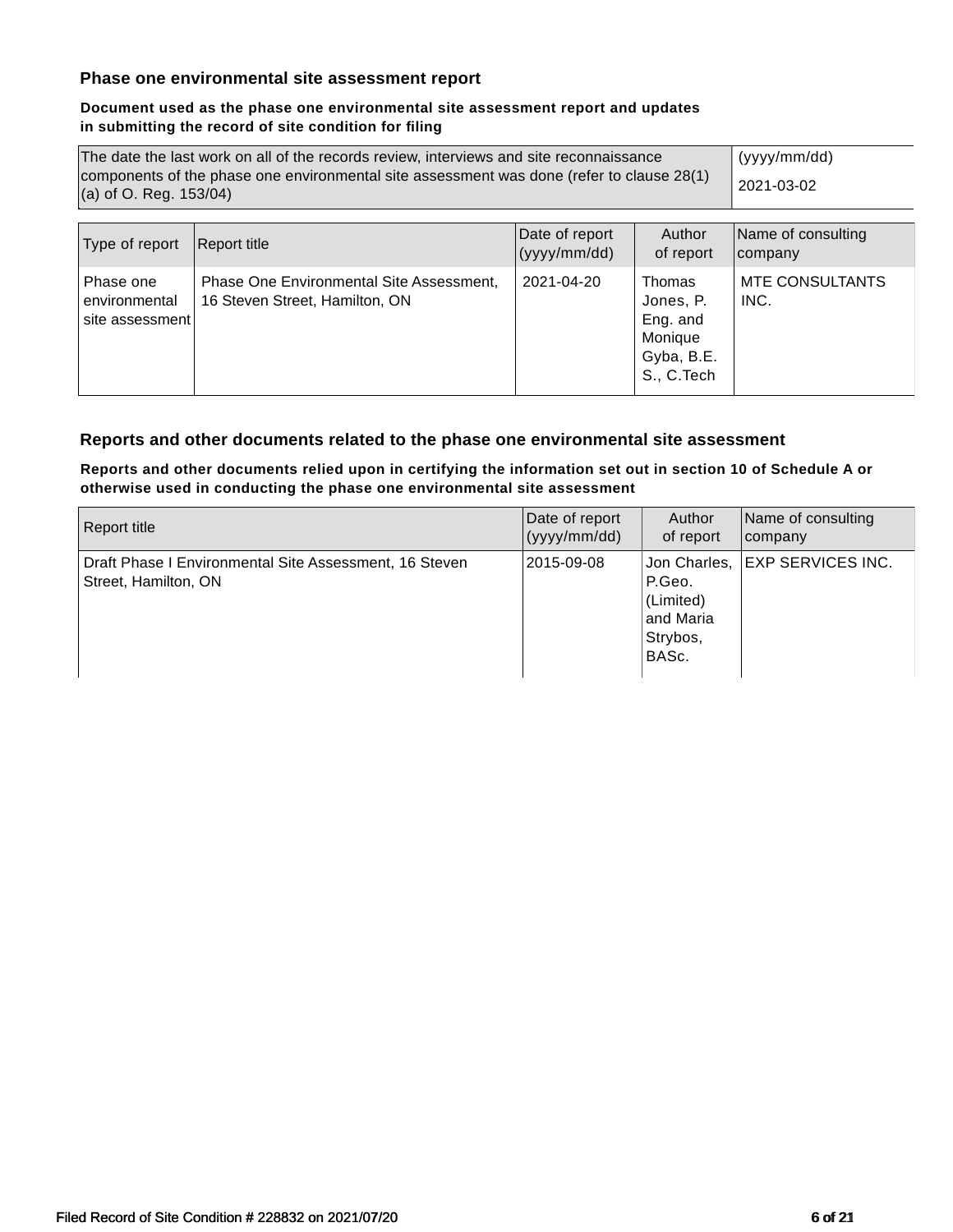## **Phase two environmental site assessment report**

### **Document used as the phase two environmental site assessment report and updates in submitting the record of site condition for filing**

| The date the last work on all of the planning of the site investigation and conducting the site   | (yyyy/mm/dd) |
|---------------------------------------------------------------------------------------------------|--------------|
| investigation components of the phase two environmental site assessment was done (refer to clause | 2020-09-22   |
| 33.5(1)(a) of O. Reg. 153/04)                                                                     |              |

| Type of report                                | Report title                                                               | Date of report<br>(yyyy/mm/dd) | Author<br>of report                                                      | Name of consulting<br>company |
|-----------------------------------------------|----------------------------------------------------------------------------|--------------------------------|--------------------------------------------------------------------------|-------------------------------|
| Phase two<br>environmental<br>site assessment | Phase Two Environmental Site Assessment,<br>16 Steven Street, Hamilton, ON | 2021-04-26                     | Thomas<br> Jones, P.<br>Eng. and<br>Monique<br>Gyba, B.E.<br>S., C.Tech. | IMTE CONSULTANTS<br>IINC.     |

## **Reports and other documents related to the phase two environmental site assessment**

**Reports and other documents relied upon in making any certifications in the record of site condition for the purposes of Part IV of Schedule A or otherwise used in conducting the phase two environmental site assessment**

| Report title | Date of report | Author    | Name of consulting |
|--------------|----------------|-----------|--------------------|
|              | (yyy/mm/dd)    | of report | <b>Icompany</b>    |
| N/A          |                |           |                    |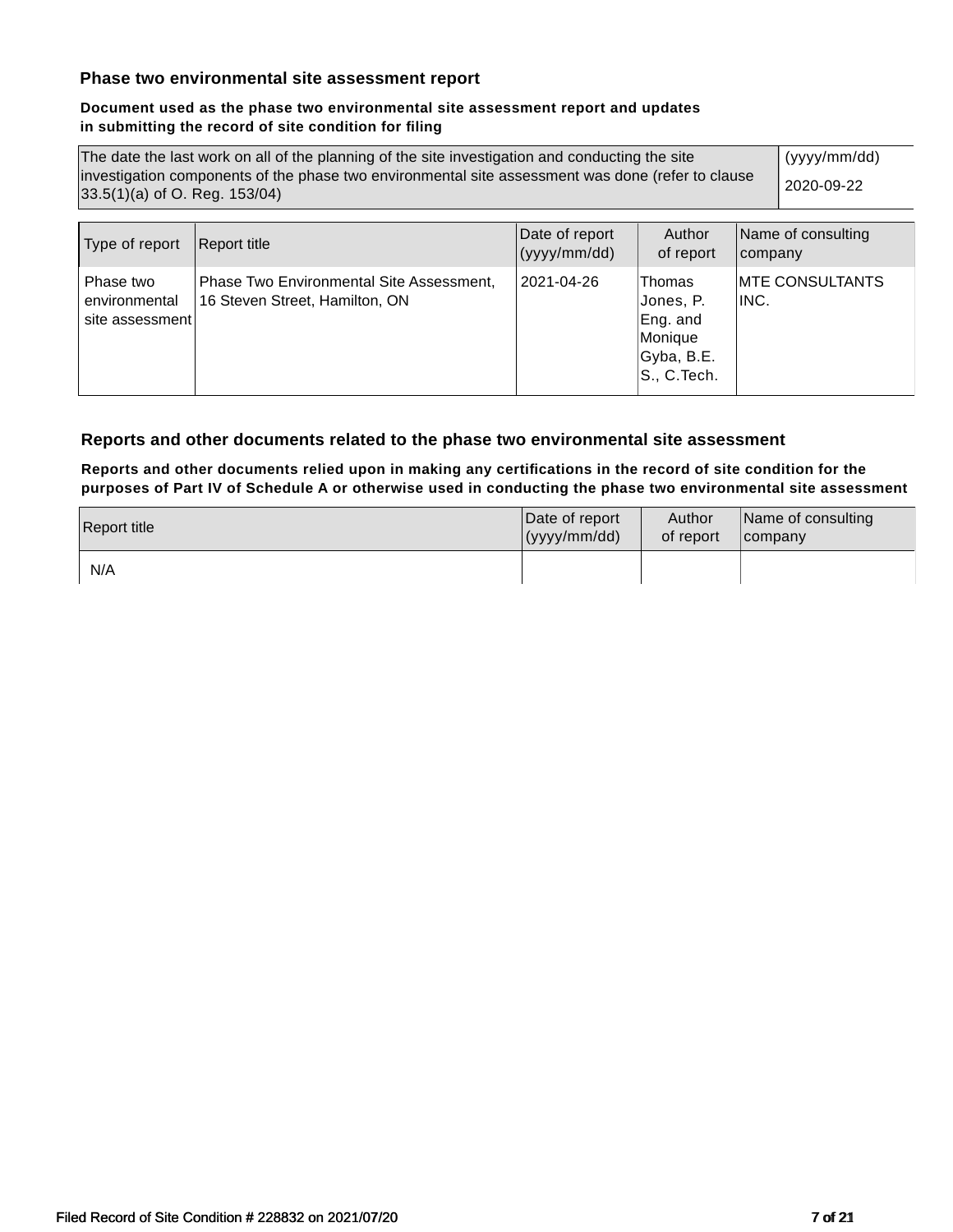# **Environmental condition**

| Section 41 applies?   No |  |
|--------------------------|--|
| Section 43.1 applies? No |  |

## **Site condition information**

| Certification date (yyyy/mm/dd)                                                                                                                                           | 2020/09/22                         |
|---------------------------------------------------------------------------------------------------------------------------------------------------------------------------|------------------------------------|
| Total area of record of site condition property (in hectares)                                                                                                             | 0.03703                            |
| Number of any previously filed record of site condition that applies to any<br>part of the record of site condition property                                              |                                    |
| Number of any previously filed transition notice that applies to any part of the<br>record of site condition property                                                     |                                    |
| Soil texture                                                                                                                                                              | Coarse                             |
| Assessment/restoration approach                                                                                                                                           | Full depth generic                 |
| Site investigation includes the investigation, sampling and analysis of ground<br>water?                                                                                  | Yes                                |
| Is there soil present that is sufficient to investigate, sample and analyze soil on,<br>in or under the property in accordance with s. 6, Schedule E of O.Reg.<br>153/04? | Yes                                |
| Site investigation includes the investigation, sampling and analysis of soil on, in<br>or under the property which is used in the record of site condition?               | Yes                                |
| Name of the laboratory used to analyze any samples collected of soil, ground<br>water or sediment                                                                         | <b>BUREAU VERITAS LABORATORIES</b> |
| Ground water condition (potable, non-potable)                                                                                                                             | Non-potable                        |
| Applicable site condition standard                                                                                                                                        | TABLE 3                            |
| Local or single-tier municipality non-potable written notification date                                                                                                   | 2021/04/09                         |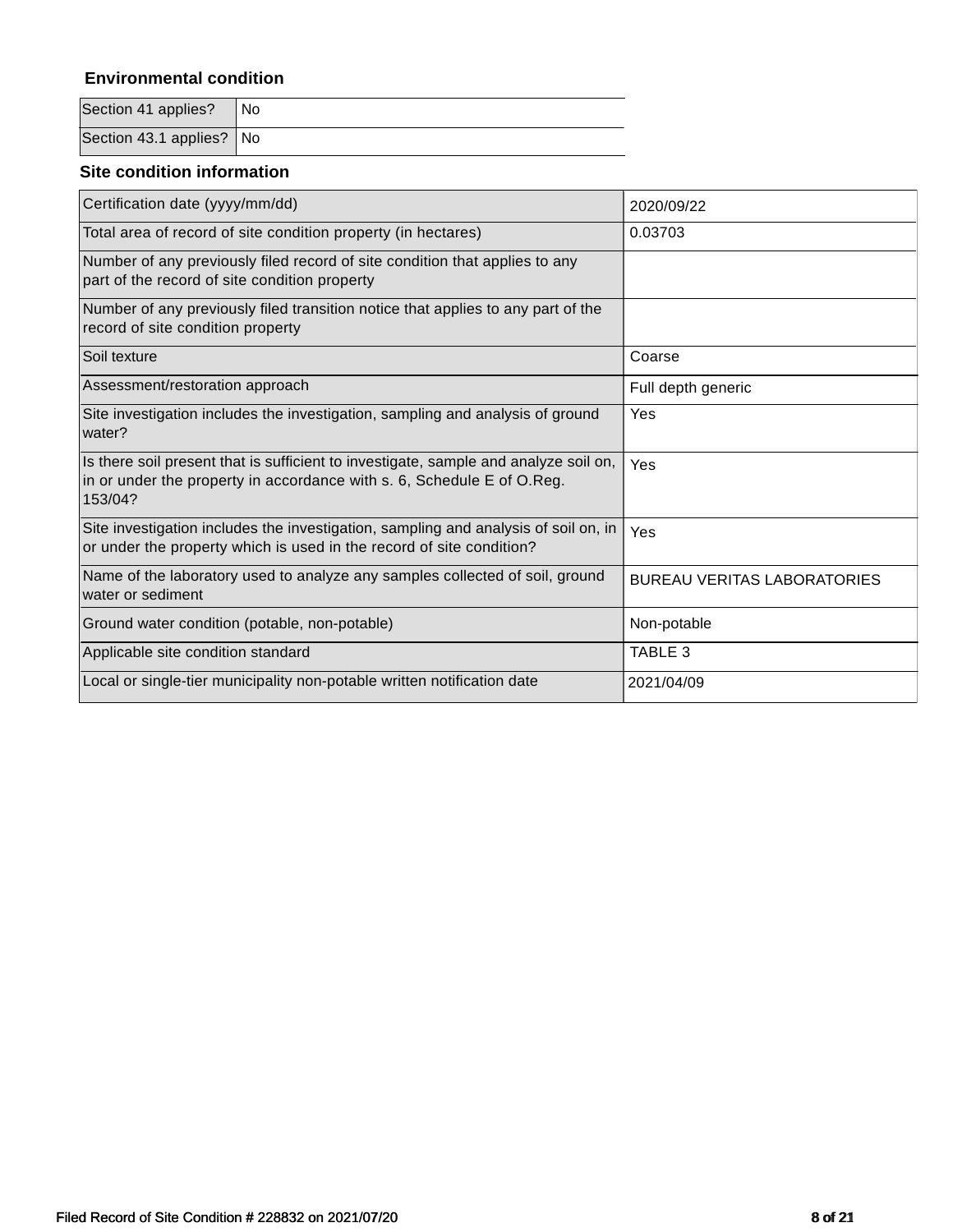# **Table 1 – Maximum contaminant concentrations compared to applicable site condition standards**

### **Measured concentration for contaminants in soil**

| name | Contaminant                    |         | Maximum<br>concentration | Applicable site<br>condition | Unit of<br>measure |
|------|--------------------------------|---------|--------------------------|------------------------------|--------------------|
| 1    | Boron (Hot Water Soluble)*     |         | 0.29                     | 1.5                          | $\mu$ g/g          |
| 2    | Chromium VI                    | $\,<$   | 0.18                     | 8                            | $\mu$ g/g          |
| 3    | Cyanide (CN-)                  | $\prec$ | 0.01                     | 0.051                        | $\mu$ g/g          |
| 4    | <b>Electrical Conductivity</b> |         | 0.7                      | 0.7                          | mS/cm              |
| 5    | Mercury                        | $\,<$   | 0.05                     | 0.27                         | $\mu$ g/g          |
| 6    | Sodium Adsorption Ratio        |         | $\mathbf{2}$             | 5                            |                    |
| 7    | Benzene                        | $\,<$   | 0.02                     | 0.21                         | $\mu$ g/g          |
| 8    | Ethylbenzene                   | $\,<$   | 0.02                     | $\overline{c}$               | $\mu$ g/g          |
| 9    | Toluene                        | $\,<$   | 0.02                     | 2.3                          | $\mu$ g/g          |
| 10   | <b>Xylene Mixture</b>          | $\,<$   | 0.02                     | 3.1                          | $\mu$ g/g          |
| 11   | Petroleum Hydrocarbons F1****  | $\,<$   | 10                       | 55                           | $\mu$ g/g          |
| 12   | Petroleum Hydrocarbons F2      | $\,<$   | 10                       | 98                           | $\mu$ g/g          |
| 13   | Petroleum Hydrocarbons F3      | $\,<$   | 50                       | 300                          | $\mu$ g/g          |
| 14   | Petroleum Hydrocarbons F4      | $\,<$   | 50                       | 2800                         | $\mu$ g/g          |
| 15   | Acetone                        | $\,<$   | 0.5                      | 16                           | $\mu$ g/g          |
| 16   | Bromomethane                   | $\,<$   | 0.05                     | 0.05                         | $\mu$ g/g          |
| 17   | Carbon Tetrachloride           | $\,<$   | 0.05                     | 0.05                         | $\mu$ g/g          |
| 18   | Chlorobenzene                  | $\,<$   | 0.05                     | 2.4                          | $\mu$ g/g          |
| 19   | Chloroform                     | $\,<$   | 0.05                     | 0.05                         | $\mu$ g/g          |
| 20   | Dichlorobenzene, 1,2-          | $\,<$   | 0.05                     | 3.4                          | $\mu$ g/g          |
| 21   | Dichlorobenzene, 1,3-          | $\,<$   | 0.05                     | 4.8                          | $\mu$ g/g          |
| 22   | Dichlorobenzene, 1,4-          | $\,<$   | 0.05                     | 0.083                        | $\mu$ g/g          |
| 23   | Dichlorodifluoromethane        | $\,<$   | 0.05                     | 16                           | $\mu$ g/g          |
| 24   | Dichloroethane, 1,1-           | $\,<$   | 0.05                     | 3.5                          | $\mu$ g/g          |
| 25   | Dichloroethane, 1,2-           | $\,<$   | 0.05                     | 0.05                         | $\mu$ g/g          |
| 26   | Dichloroethylene, 1,1-         | $\prec$ | 0.05                     | 0.05                         | $\mu$ g/g          |
| 27   | Dichloroethylene, 1,2-cis-     | $\,<$   | 0.05                     | 3.4                          | $\mu$ g/g          |
| 28   | Dichloroethylene, 1,2-trans-   | $\,<$   | 0.05                     | 0.084                        | $\mu$ g/g          |
| 29   | Dichloropropane, 1,2-          | $\,<$   | 0.05                     | 0.05                         | $\mu$ g/g          |
| 30   | Dichloropropene, 1, 3-         | $\,<$   | 0.05                     | 0.05                         | $\mu$ g/g          |
| 31   | Ethylene dibromide             | $\,<$   | 0.05                     | 0.05                         | $\mu$ g/g          |
| 32   | Hexane (n)                     | $\,<$   | 0.05                     | 2.8                          | $\mu$ g/g          |
| 33   | Methyl Ethyl Ketone            | $\,<$   | 0.5                      | 16                           | $\mu$ g/g          |
| 34   | Methyl Isobutyl Ketone         | $\,<$   | $0.5\,$                  | 1.7                          | $\mu$ g/g          |
| 35   | Methyl tert-Butyl Ether (MTBE) | $\,<$   | 0.05                     | 0.75                         | $\mu$ g/g          |

*...Continued on next page*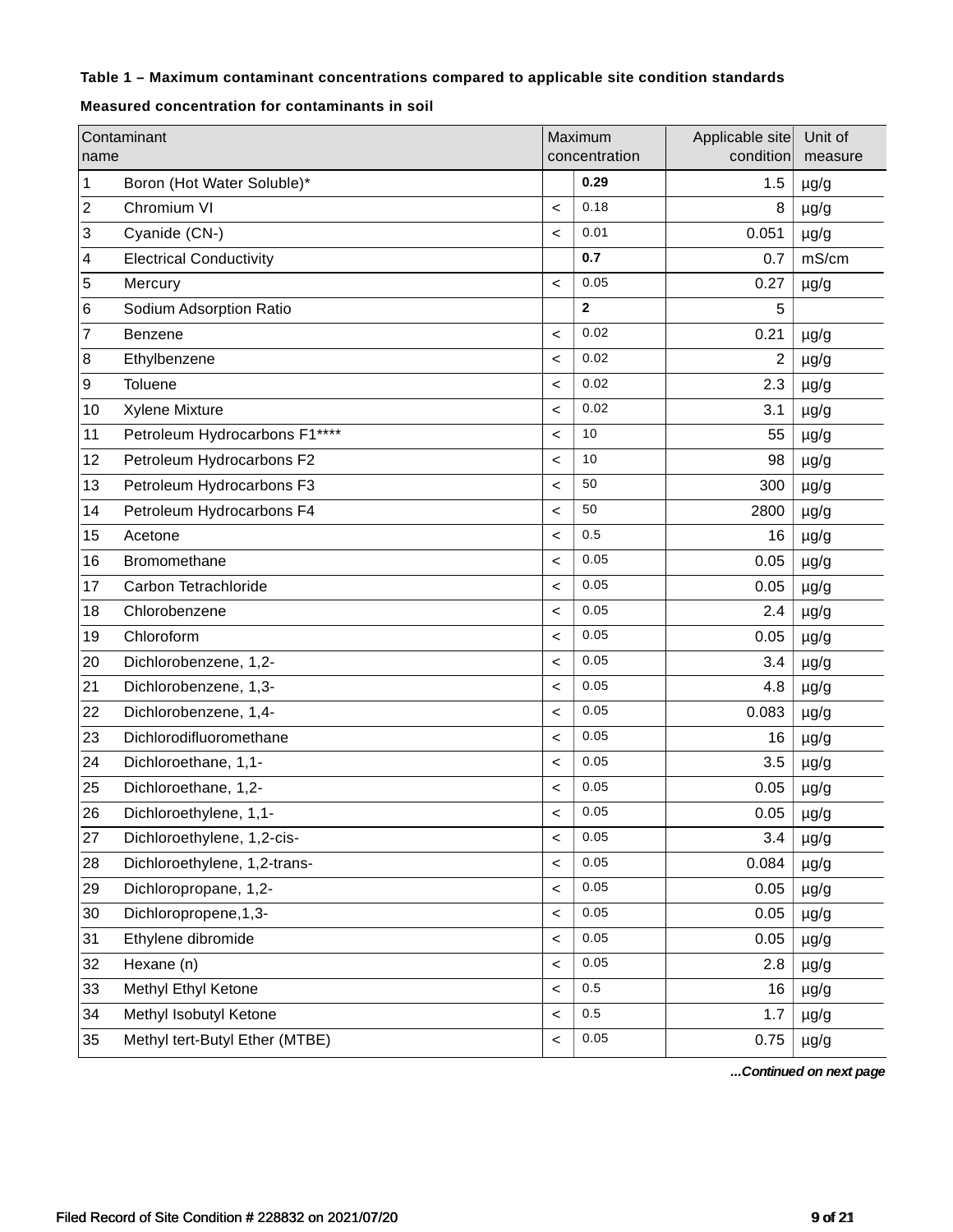## **Table 1 – Maximum contaminant concentrations compared to applicable site condition standards**

## **Measured concentration for contaminants in soil**

*Continued from previous page....*

|      | Contaminant                   |                          | Maximum<br>concentration | Applicable site<br>condition | Unit of   |
|------|-------------------------------|--------------------------|--------------------------|------------------------------|-----------|
| name |                               |                          |                          |                              | measure   |
| 36   | Methylene Chloride            | $\,<\,$                  | 0.05                     | 0.1                          | $\mu$ g/g |
| 37   | Styrene                       | $\,<\,$                  | 0.05                     | 0.7                          | $\mu$ g/g |
| 38   | Tetrachloroethane, 1,1,1,2-   | $\,<\,$                  | 0.05                     | 0.058                        | $\mu$ g/g |
| 39   | Tetrachloroethane, 1,1,2,2-   | $\,<$                    | 0.05                     | 0.05                         | $\mu$ g/g |
| 40   | Tetrachloroethylene           | $\,<$                    | 0.05                     | 0.28                         | $\mu$ g/g |
| 41   | Trichloroethane, 1,1,1-       | $\,<\,$                  | 0.05                     | 0.38                         | $\mu$ g/g |
| 42   | Trichloroethane, 1,1,2-       | $\,<\,$                  | 0.05                     | 0.05                         | $\mu$ g/g |
| 43   | Trichloroethylene             | $\,<\,$                  | 0.05                     | 0.061                        | $\mu$ g/g |
| 44   | Trichlorofluoromethane        | $\,<\,$                  | 0.05                     | 4                            | $\mu$ g/g |
| 45   | Vinyl Chloride                | $\,<\,$                  | 0.02                     | 0.02                         | $\mu$ g/g |
| 46   | Acenaphthene                  | $\,<\,$                  | 0.005                    | 7.9                          | $\mu$ g/g |
| 47   | Acenaphthylene                | $\,<\,$                  | 0.005                    | 0.15                         | $\mu$ g/g |
| 48   | Anthracene                    | $\,<\,$                  | 0.005                    | 0.67                         | $\mu$ g/g |
| 49   | Benz[a]anthracene             | $\,<\,$                  | 0.005                    | 0.5                          | $\mu$ g/g |
| 50   | Benzo[a]pyrene                | $\,<\,$                  | 0.005                    | 0.3                          | $\mu$ g/g |
| 51   | Benzo[b]fluoranthene          | $\,<\,$                  | 0.005                    | 0.78                         | $\mu$ g/g |
| 52   | Benzo[ghi]perylene            | $\,<\,$                  | 0.005                    | 6.6                          | $\mu$ g/g |
| 53   | Benzo[k]fluoranthene          | $\,<\,$                  | 0.005                    | 0.78                         | $\mu$ g/g |
| 54   | Chrysene                      | $\,<\,$                  | 0.005                    | 7                            | $\mu$ g/g |
| 55   | Dibenz[a h]anthracene         | $\,<$                    | 0.005                    | 0.1                          | $\mu$ g/g |
| 56   | Fluoranthene                  | $\,<\,$                  | 0.005                    | 0.69                         | $\mu$ g/g |
| 57   | Fluorene                      | $\,<\,$                  | 0.005                    | 62                           | $\mu$ g/g |
| 58   | Indeno[1 2 3-cd]pyrene        | $\,<\,$                  | 0.005                    | 0.38                         | $\mu$ g/g |
| 59   | Methlynaphthalene, 2-(1-) *** | $\,<\,$                  | 0.0071                   | 0.99                         | $\mu$ g/g |
| 60   | Naphthalene                   | $\,<\,$                  | 0.005                    | 0.6                          | $\mu$ g/g |
| 61   | Phenanthrene                  | $\,<\,$                  | 0.005                    | 6.2                          | $\mu$ g/g |
| 62   | Pyrene                        | $\,<\,$                  | 0.005                    | 78                           | $\mu$ g/g |
| 63   | Biphenyl 1,1'-                | $\,<\,$                  | 0.05                     | 0.31                         | $\mu$ g/g |
| 64   | Bis(2-chloroethyl)ether       | $\,<$                    | 0.2                      | 0.5                          | $\mu$ g/g |
| 65   | Bis(2-chloroisopropyl)ether   | $\overline{\phantom{0}}$ | 0.1                      | 0.67                         | $\mu$ g/g |
| 66   | Bis(2-ethylhexyl)phthalate    | $\overline{\phantom{a}}$ | $\mathbf{1}$             | 5                            | $\mu$ g/g |
| 67   | Chloroaniline p-              | $\overline{\phantom{a}}$ | $0.2\,$                  | 0.5                          | $\mu$ g/g |
| 68   | Dichlorobenzidine, 3,3'-      | $\,<\,$                  | 0.5                      | 1                            | $\mu$ g/g |
| 69   | Diethyl Phthalate             | $\,<\,$                  | 0.2                      | 0.5                          | $\mu$ g/g |
| 70   | Dimethylphenol, 2,4-          | $\overline{\phantom{a}}$ | $0.2\,$                  | 390                          | $\mu$ g/g |

*...Continued on next page*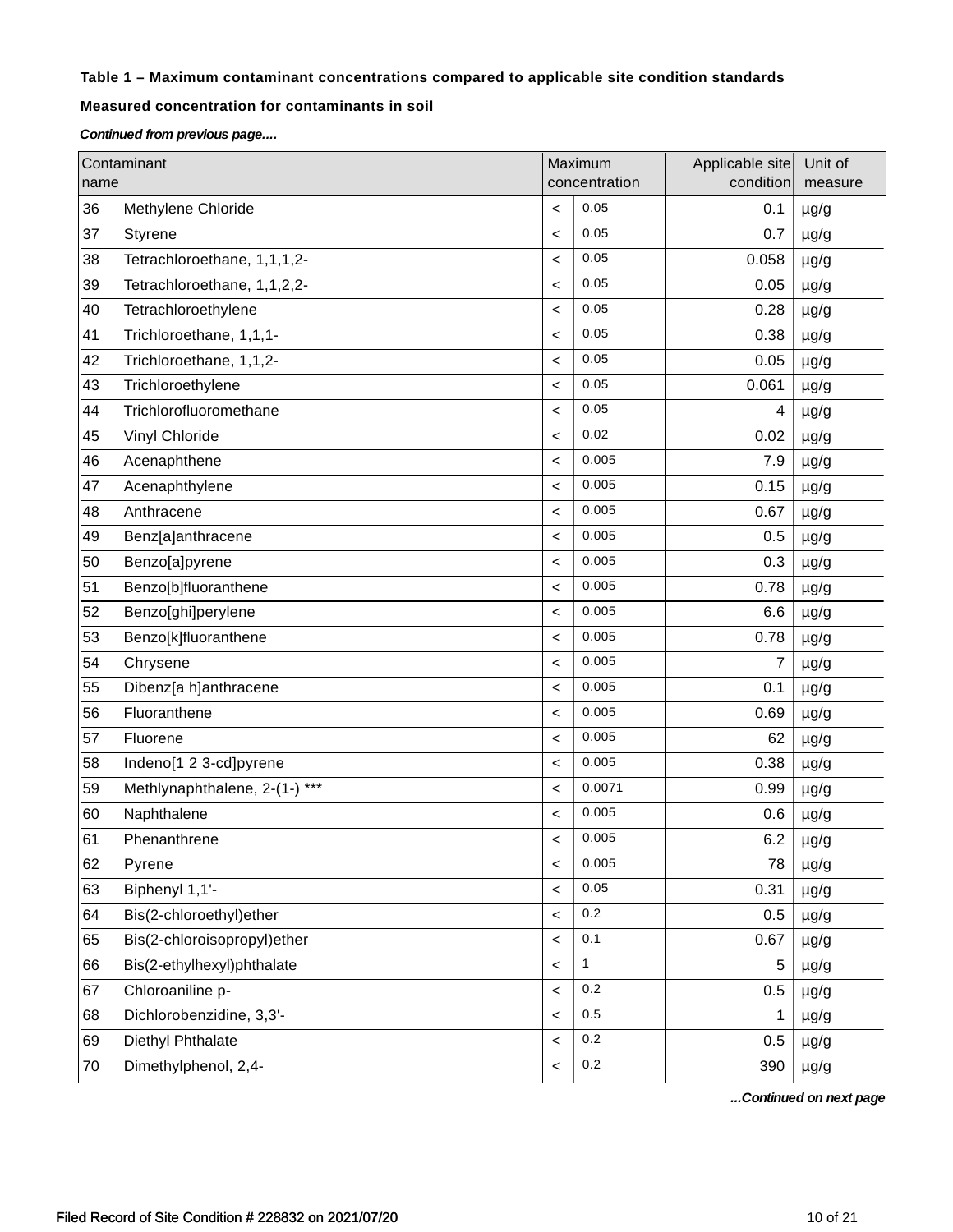## **Table 1 – Maximum contaminant concentrations compared to applicable site condition standards**

## **Measured concentration for contaminants in soil**

*Continued from previous page....*

|      | Contaminant                |                          | Maximum        | Applicable site         | Unit of   |
|------|----------------------------|--------------------------|----------------|-------------------------|-----------|
| name |                            |                          | concentration  | condition               | measure   |
| 71   | Dimethylphthalate          | $\prec$                  | 0.2            | 0.5                     | $\mu$ g/g |
| 72   | Dinitrophenol, 2,4-        | $\,<$                    | $\overline{2}$ | 38                      | $\mu$ g/g |
| 73   | Dinitrotoluene, 2,4 & 2,6- | $\,<$                    | 0.14           | 0.92                    | $\mu$ g/g |
| 74   | Phenol                     | $\,<$                    | 0.09           | 9.4                     | $\mu$ g/g |
| 75   | Trichlorobenzene, 1,2,4-   | $\prec$                  | 0.05           | 0.36                    | $\mu$ g/g |
| 76   | Antimony                   | $\prec$                  | 0.22           | 7.5                     | $\mu$ g/g |
| 77   | Arsenic                    |                          | 3.8            | 18                      | $\mu$ g/g |
| 78   | Selenium                   | $\prec$                  | 0.5            | 2.4                     | $\mu$ g/g |
| 79   | <b>Barium</b>              |                          | 37             | 390                     | $\mu$ g/g |
| 80   | Beryllium                  |                          | 0.37           | $\overline{\mathbf{4}}$ | $\mu$ g/g |
| 81   | Boron (total)              |                          | 7.1            | 120                     | $\mu$ g/g |
| 82   | Cadmium                    | $\prec$                  | 0.1            | 1.2                     | $\mu$ g/g |
| 83   | Chromium Total             |                          | 12             | 160                     | $\mu$ g/g |
| 84   | Cobalt                     |                          | 8.1            | 22                      | $\mu$ g/g |
| 85   | Copper                     |                          | 24             | 140                     | $\mu$ g/g |
| 86   | Lead                       |                          | 7.9            | 120                     | $\mu$ g/g |
| 87   | Molybdenum                 |                          | 0.58           | 6.9                     | $\mu$ g/g |
| 88   | Nickel                     |                          | 16             | 100                     | $\mu$ g/g |
| 89   | Silver                     | $\overline{\phantom{0}}$ | 0.2            | 20                      | $\mu$ g/g |
| 90   | Thallium                   |                          | 0.064          | 1                       | $\mu$ g/g |
| 91   | Uranium                    |                          | 0.4            | 23                      | $\mu$ g/g |
| 92   | Vanadium                   |                          | 25             | 86                      | $\mu$ g/g |
| 93   | Zinc                       |                          | 44             | 340                     | $\mu$ g/g |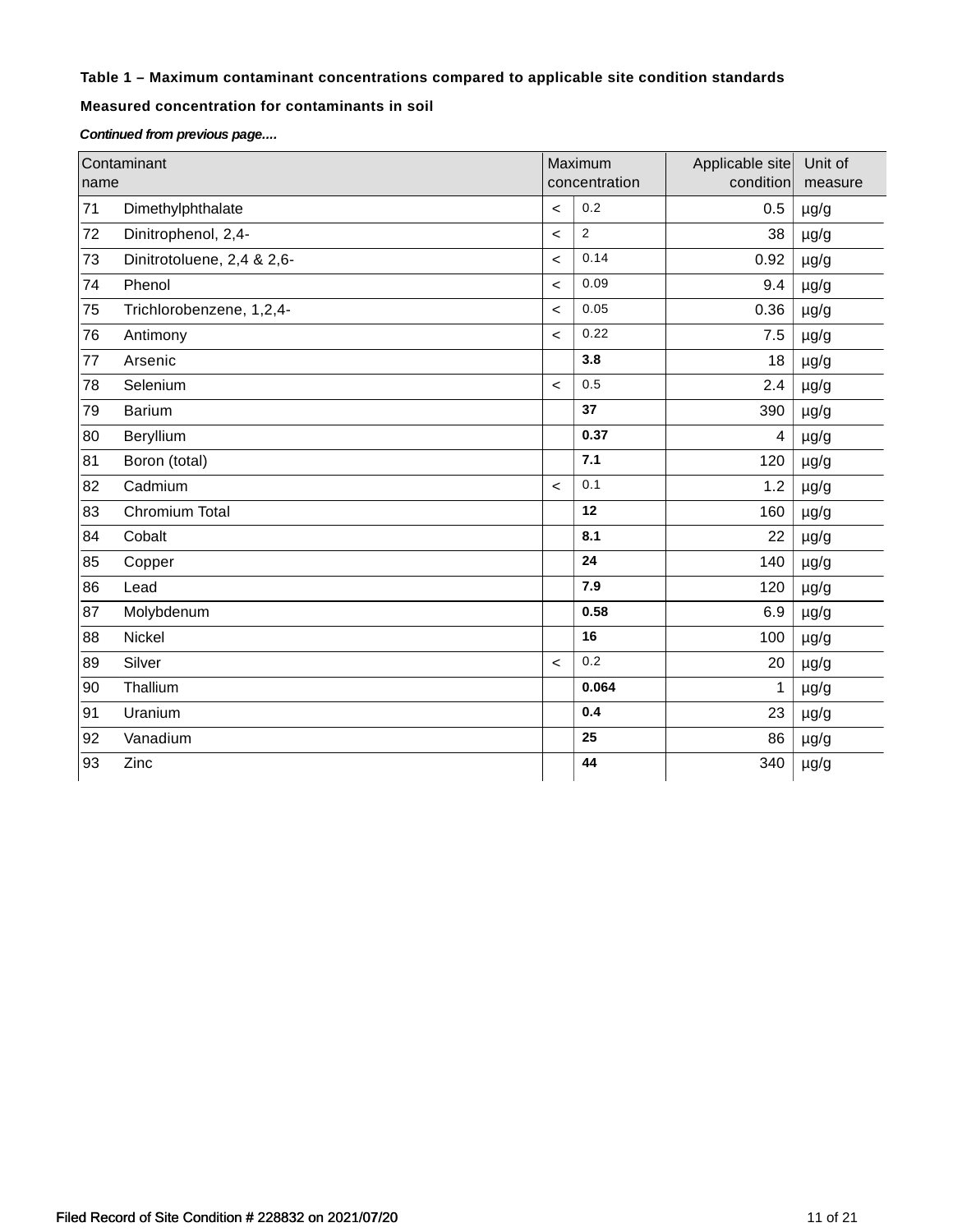## **Table 1 – Maximum contaminant concentrations compared to applicable site condition standards (Continued)**

### **Ground water**

| name | Contaminant                    |         | Maximum<br>concentration | Applicable site<br>condition | Unit of<br>measure |
|------|--------------------------------|---------|--------------------------|------------------------------|--------------------|
| 1    | Benzene                        | $\,<\,$ | 0.2                      | 44                           | $\mu$ g/L          |
| 2    | Ethylbenzene                   | $\,<\,$ | 0.2                      | 2300                         | $\mu$ g/L          |
| 3    | Toluene                        |         | 0.57                     | 18000                        | $\mu$ g/L          |
| 4    | Xylene Mixture                 | $\,<\,$ | 0.2                      | 4200                         | $\mu$ g/L          |
| 5    | Acetone                        | $\,<\,$ | 10                       | 130000                       | $\mu$ g/L          |
| 6    | Bromomethane                   | $\,<\,$ | 0.5                      | 5.6                          | $\mu$ g/L          |
| 7    | Carbon Tetrachloride           | $\,<\,$ | 0.2                      | 0.79                         | $\mu$ g/L          |
| 8    | Chlorobenzene                  | $\,<\,$ | 0.2                      | 630                          | µg/L               |
| 9    | Chloroform                     |         | 0.47                     | 2.4                          | $\mu$ g/L          |
| 10   | Dichlorobenzene, 1,2-          | $\,<\,$ | 0.5                      | 4600                         | $\mu$ g/L          |
| 11   | Dichlorobenzene, 1,3-          | $\,<\,$ | 0.5                      | 9600                         | µg/L               |
| 12   | Dichlorobenzene, 1,4-          | $\,<\,$ | 0.5                      | 8                            | $\mu$ g/L          |
| 13   | Dichlorodifluoromethane        | $\,<\,$ | $\mathbf{1}$             | 4400                         | $\mu$ g/L          |
| 14   | Dichloroethane, 1,1-           | $\,<\,$ | 0.2                      | 320                          | $\mu$ g/L          |
| 15   | Dichloroethane, 1,2-           | $\,<$   | 0.5                      | 1.6                          | $\mu$ g/L          |
| 16   | Dichloroethylene, 1,1-         | $\,<\,$ | 0.2                      | 1.6                          | $\mu$ g/L          |
| 17   | Dichloroethylene, 1,2-cis-     | $\,<\,$ | 0.5                      | 1.6                          | $\mu$ g/L          |
| 18   | Dichloroethylene, 1,2-trans-   | $\,<\,$ | 0.5                      | 1.6                          | $\mu$ g/L          |
| 19   | Dichloropropane, 1,2-          | $\,<\,$ | 0.2                      | 16                           | $\mu$ g/L          |
| 20   | Dichloropropene, 1, 3-         | $\,<\,$ | 0.5                      | 5.2                          | $\mu$ g/L          |
| 21   | Ethylene dibromide             | $\,<\,$ | 0.2                      | 0.25                         | $\mu$ g/L          |
| 22   | Hexane (n)                     | $\,<\,$ | $\mathbf{1}$             | 51                           | $\mu$ g/L          |
| 23   | Methyl Ethyl Ketone            | $\,<\,$ | 10                       | 470000                       | $\mu$ g/L          |
| 24   | Methyl Isobutyl Ketone         | $\,<$   | 5                        | 140000                       | $\mu$ g/L          |
| 25   | Methyl tert-Butyl Ether (MTBE) | $\,<$   | $0.5\,$                  | 190                          | $\mu$ g/L          |
| 26   | Methylene Chloride             | $\,<\,$ | $\overline{2}$           | 610                          | $\mu$ g/L          |
| 27   | Styrene                        | $\,<\,$ | 0.5                      | 1300                         | $\mu$ g/L          |
| 28   | Tetrachloroethane, 1,1,1,2-    | $\,<\,$ | 0.5                      | 3.3                          | $\mu$ g/L          |
| 29   | Tetrachloroethane, 1,1,2,2-    | $\,<\,$ | 0.5                      | 3.2                          | µg/L               |
| 30   | Tetrachloroethylene            | $\,<\,$ | 0.2                      | 1.6                          | $\mu$ g/L          |
| 31   | Trichloroethane, 1,1,1-        | $\,<\,$ | $0.2\,$                  | 640                          | µg/L               |
| 32   | Trichloroethane, 1,1,2-        | $\,<$   | 0.5                      | 4.7                          | µg/L               |
| 33   | Trichloroethylene              | $\,<\,$ | 0.2                      | 1.6                          | µg/L               |
| 34   | Trichlorofluoromethane         | $\,<$   | 0.5                      | 2500                         | µg/L               |
| 35   | Vinyl Chloride                 | $\,<\,$ | $0.2\,$                  | 0.5                          | µg/L               |

*...Continued on next page*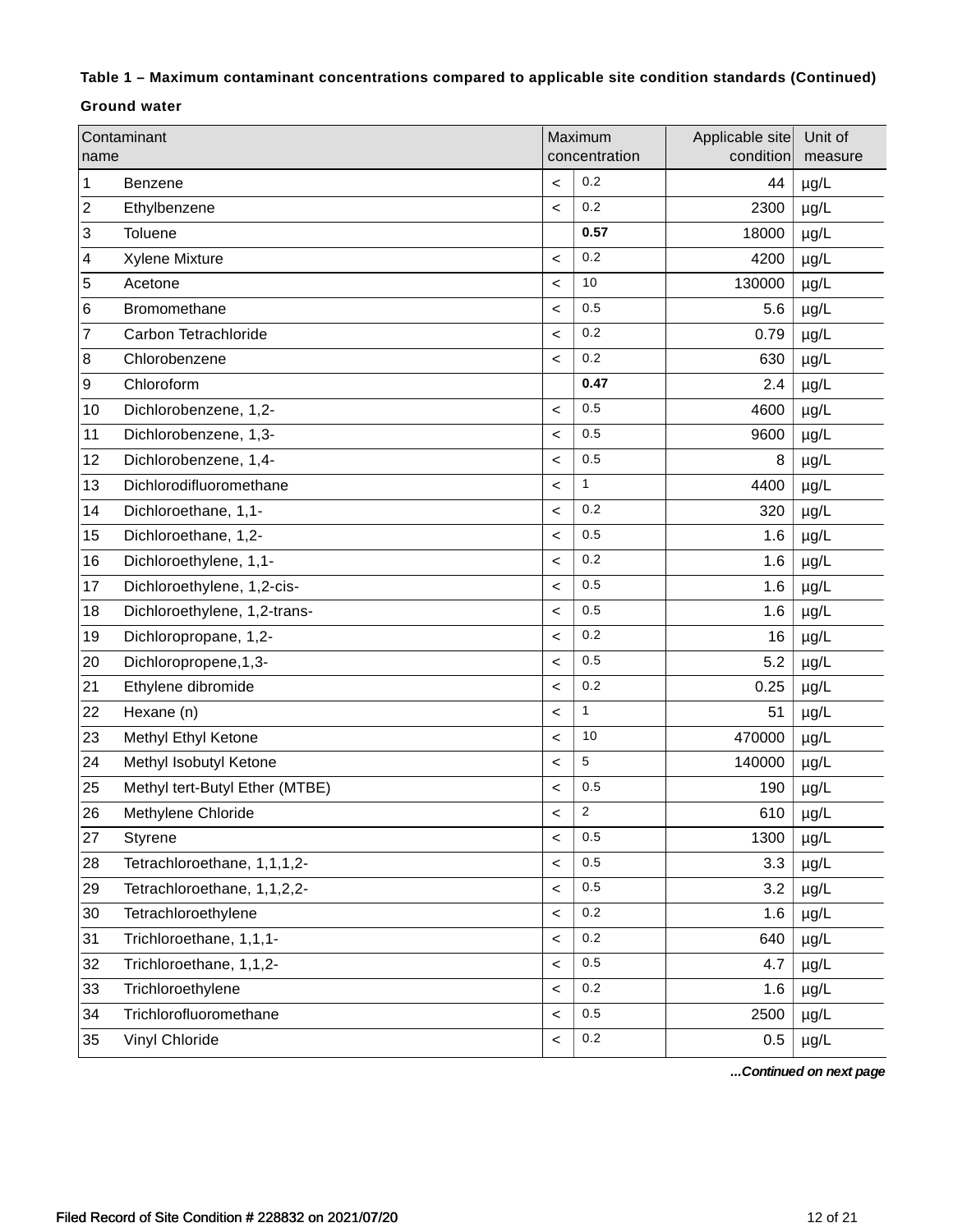## **Table 1 – Maximum contaminant concentrations compared to applicable site condition standards (Continued)**

#### **Ground water**

*Continued from previous page....*

| name | Contaminant                   |                          | Maximum<br>concentration | Applicable site<br>condition | Unit of<br>measure |
|------|-------------------------------|--------------------------|--------------------------|------------------------------|--------------------|
| 36   | Acenaphthene                  | $\,<\,$                  | 0.2                      | 600                          | $\mu$ g/L          |
| 37   | Acenaphthylene                | $\,<\,$                  | 0.2                      | 1.8                          | $\mu$ g/L          |
| 38   | Anthracene                    | $\,<\,$                  | 0.05                     | 2.4                          | $\mu$ g/L          |
| 39   | Benz[a]anthracene             | $\,<\,$                  | 0.05                     | 4.7                          | $\mu$ g/L          |
| 40   | Benzo[a]pyrene                | $\,<\,$                  | 0.01                     | 0.81                         | µg/L               |
| 41   | Benzo[b]fluoranthene          | $\,<\,$                  | 0.05                     | 0.75                         | µg/L               |
| 42   | Benzo[ghi]perylene            | $\,<\,$                  | 0.05                     | 0.2                          | $\mu$ g/L          |
| 43   | Benzo[k]fluoranthene          | $\,<\,$                  | 0.05                     | 0.4                          | $\mu$ g/L          |
| 44   | Chrysene                      | $\,<\,$                  | 0.05                     | 1                            | µg/L               |
| 45   | Dibenz[a h]anthracene         | $\,<$                    | 0.1                      | 0.52                         | $\mu$ g/L          |
| 46   | Fluoranthene                  | $\,<\,$                  | 0.2                      | 130                          | $\mu$ g/L          |
| 47   | Fluorene                      | $\,<\,$                  | 0.2                      | 400                          | µg/L               |
| 48   | Indeno[1 2 3-cd]pyrene        | $\,<\,$                  | 0.1                      | 0.2                          | $\mu$ g/L          |
| 49   | Methlynaphthalene, 2-(1-) *** | $\,<\,$                  | 0.28                     | 1800                         | $\mu$ g/L          |
| 50   | Naphthalene                   | $\,<\,$                  | 0.2                      | 1400                         | µg/L               |
| 51   | Phenanthrene                  | $\,<\,$                  | 0.1                      | 580                          | $\mu g/L$          |
| 52   | Pyrene                        | $\,<\,$                  | 0.05                     | 68                           | $\mu$ g/L          |
| 53   | Biphenyl 1,1'-                | $\,<\,$                  | 0.1                      | 1000                         | µg/L               |
| 54   | Bis(2-chloroethyl)ether       | $\,<\,$                  | 0.5                      | 300000                       | µg/L               |
| 55   | Bis(2-chloroisopropyl)ether   | $\,<$                    | 0.5                      | 20000                        | $\mu$ g/L          |
| 56   | Bis(2-ethylhexyl)phthalate    | $\,<$                    | $\mathbf{1}$             | 140                          | $\mu$ g/L          |
| 57   | Chloroaniline p-              | $\,<\,$                  | $\mathbf{1}$             | 400                          | µg/L               |
| 58   | Dichlorobenzidine, 3,3'-      | $\,<$                    | 0.5                      | 640                          | µg/L               |
| 59   | Diethyl Phthalate             |                          | 0.2                      | 38                           | $\mu$ g/L          |
| 60   | Dimethylphenol, 2,4-          | $\,<\,$                  | 0.5                      | 39000                        | $\mu$ g/L          |
| 61   | Dimethylphthalate             | $\,<\,$                  | 0.1                      | 38                           | $\mu$ g/L          |
| 62   | Dinitrophenol, 2,4-           | $\,<\,$                  | $\overline{2}$           | 11000                        | $\mu$ g/L          |
| 63   | Dinitrotoluene, 2,4 & 2,6-    | $\,<\,$                  | 0.35                     | 2900                         | µg/L               |
| 64   | Phenol                        | $\prec$                  | 0.5                      | 12000                        | µg/L               |
| 65   | Trichlorobenzene, 1,2,4-      | $\overline{\phantom{a}}$ | 0.1                      | 180                          | $\mu$ g/L          |
| 66   | Petroleum Hydrocarbons F1**** | $\,<\,$                  | 25                       | 750                          | $\mu$ g/L          |
| 67   | Petroleum Hydrocarbons F2     | $\,<$                    | 100                      | 150                          | $\mu$ g/L          |
| 68   | Petroleum Hydrocarbons F3     | $\,<\,$                  | 200                      | 500                          | µg/L               |
| 69   | Petroleum Hydrocarbons F4     | $\overline{\phantom{a}}$ | 200                      | 500                          | $\mu$ g/L          |
| 70   | Sodium                        |                          | 68,000                   | 2300000                      | $\mu$ g/L          |

*...Continued on next page*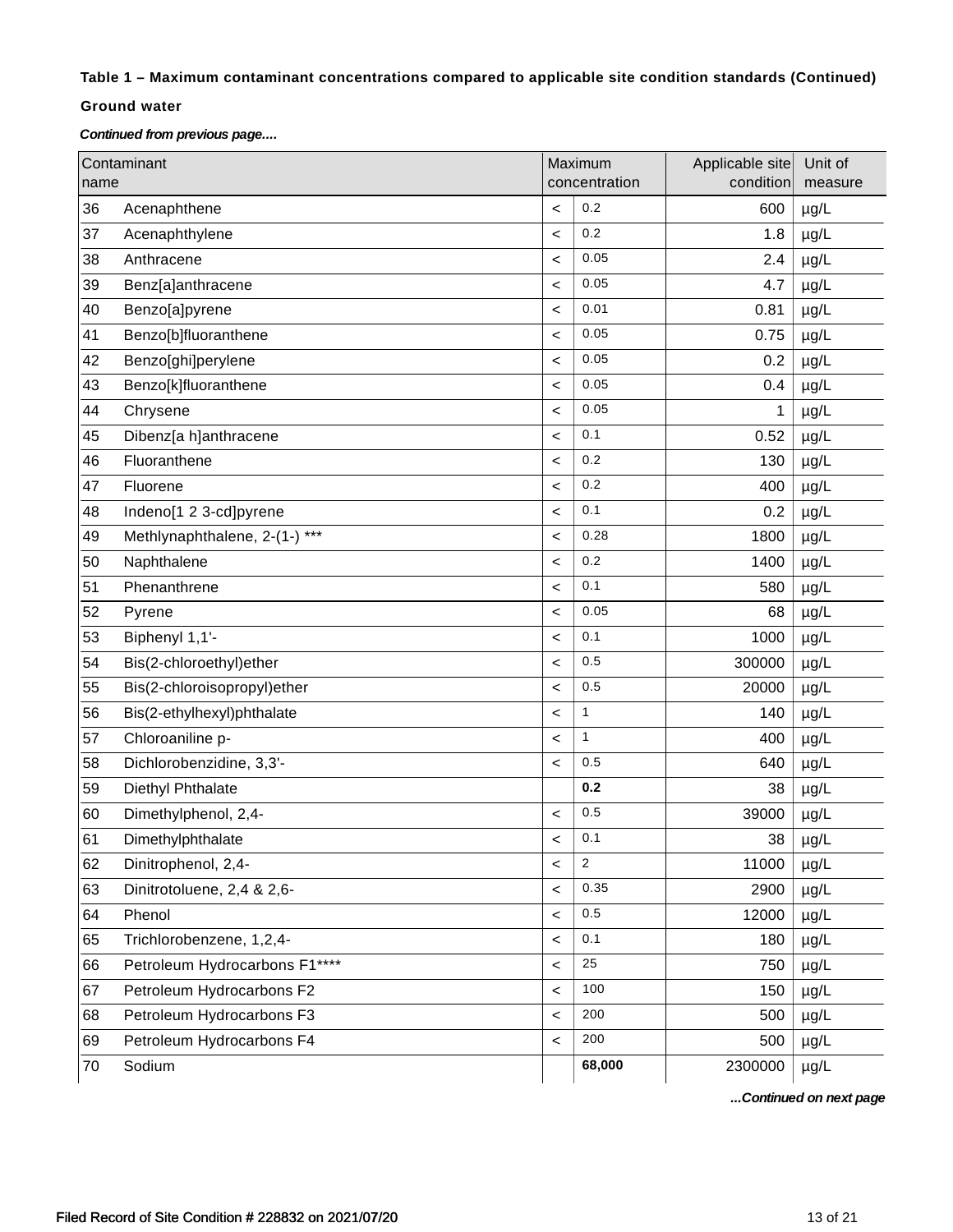## **Table 1 – Maximum contaminant concentrations compared to applicable site condition standards (Continued)**

#### **Ground water**

*Continued from previous page....*

| name | Contaminant    | Maximum<br>concentration |         | Applicable site<br>condition | Unit of<br>measure |
|------|----------------|--------------------------|---------|------------------------------|--------------------|
| 71   | Chloride       |                          | 130,000 | 2300000                      | $\mu$ g/L          |
| 72   | Chromium VI    |                          | 5.1     | 140                          | µg/L               |
| 73   | Cyanide (CN-)  | $\,<\,$                  | 1       | 66                           | µg/L               |
| 74   | Mercury        | $\prec$                  | 0.1     | 0.29                         | $\mu$ g/L          |
| 75   | Antimony       | $\prec$                  | 0.5     | 20000                        | $\mu$ g/L          |
| 76   | Arsenic        | $\prec$                  | 1       | 1900                         | $\mu$ g/L          |
| 77   | Selenium       |                          | 16      | 63                           | µg/L               |
| 78   | <b>Barium</b>  |                          | 77      | 29000                        | µg/L               |
| 79   | Beryllium      | $\prec$                  | 0.4     | 67                           | $\mu$ g/L          |
| 80   | Boron (total)  |                          | 600     | 45000                        | µg/L               |
| 81   | Cadmium        | $\prec$                  | 0.09    | 2.7                          | µg/L               |
| 82   | Chromium Total | $\,<\,$                  | 5       | 810                          | $\mu$ g/L          |
| 83   | Cobalt         |                          | 0.63    | 66                           | $\mu$ g/L          |
| 84   | Copper         |                          | 1.8     | 87                           | $\mu$ g/L          |
| 85   | Lead           | $\prec$                  | 0.5     | 25                           | µg/L               |
| 86   | Molybdenum     |                          | 26      | 9200                         | µg/L               |
| 87   | Nickel         |                          | 3.4     | 490                          | µg/L               |
| 88   | Silver         | $\prec$                  | 0.09    | 1.5                          | µg/L               |
| 89   | Thallium       | $\,<\,$                  | 0.05    | 510                          | µg/L               |
| 90   | Uranium        |                          | 1.9     | 420                          | µg/L               |
| 91   | Vanadium       | $\prec$                  | 0.5     | 250                          | $\mu$ g/L          |
| 92   | Zinc           | $\,<\,$                  | 5       | 1100                         | $\mu$ g/L          |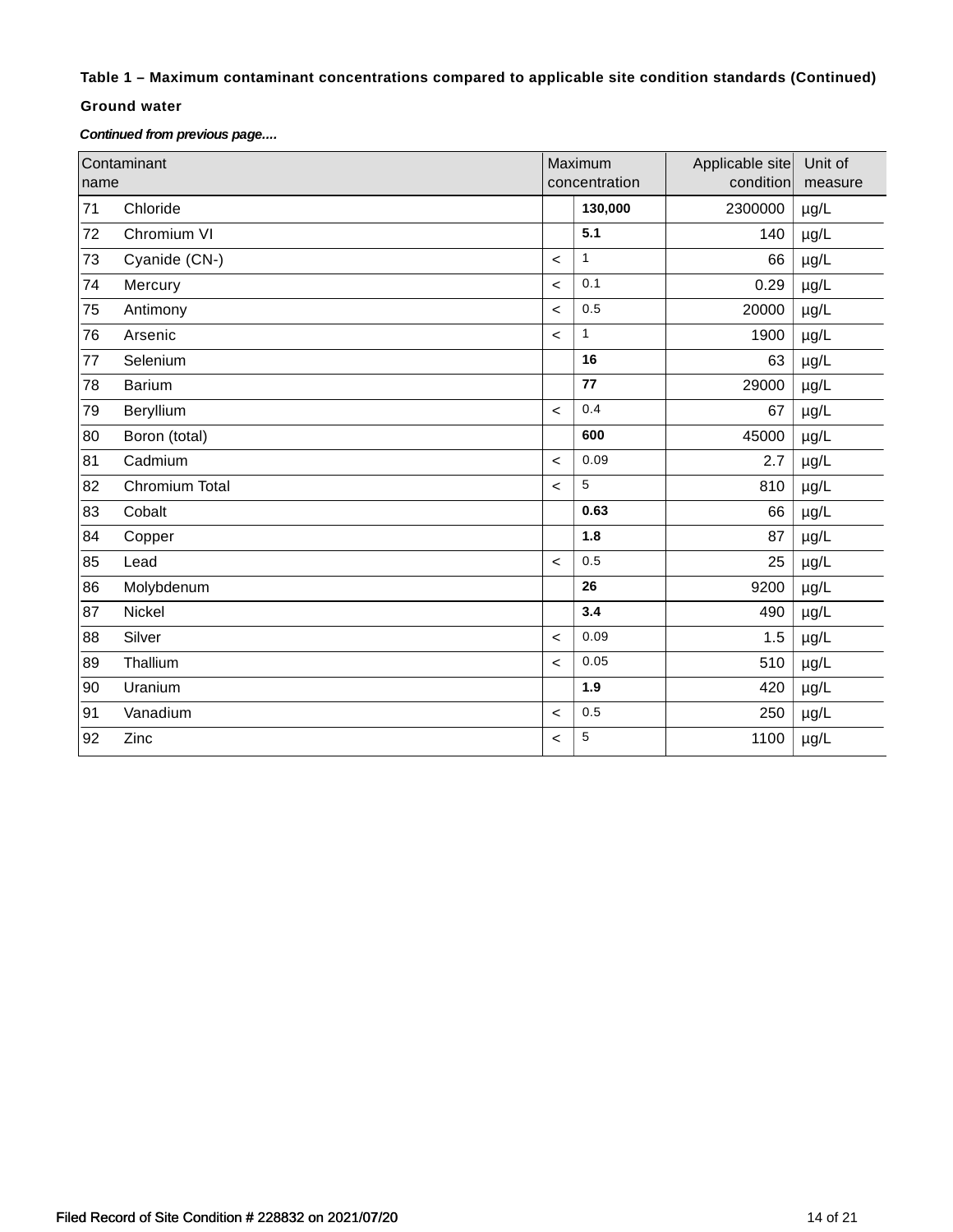# **Remedial action and mitigation**

#### **Remediated soils**

Estimated quantities of the soil, if any, originating at and remaining on the record of site condition property that have been remediated, at a location either on or off the property, to reduce the concentration of contaminants in the soil. Indicate the remediation process or processes used and the estimated amount of soil remediated by each identified process.

| Soil remediation process | <b>Estimated quantity of soil (in ground-</b><br>volume in cubic metres) |  |
|--------------------------|--------------------------------------------------------------------------|--|
|                          |                                                                          |  |

#### **Description of remediation**

Description of any action taken to reduce the concentration of contaminants (including soil removals) on, in or under the record of site condition property.

#### **Soil or sediment removed and not returned**

Estimated quantities of soil or sediment, if any, removed from and not returned to the record of site condition property.

| Estimated quantity of soil (in ground-volume in cubic metres)     |  |
|-------------------------------------------------------------------|--|
| Estimated quantity of sediment (in ground-volume in cubic metres) |  |

#### **Soil brought to the property**

Estimated quantity of the soil, if any, being brought from another property to and deposited at the record of site condition property, not including any soil that may have originated at but been remediated off the record of site condition property and that is identified in section 28 of Schedule A.

| Estimated quantity of soil brought to the property |  |
|----------------------------------------------------|--|
| (in ground-volume in cubic metres)                 |  |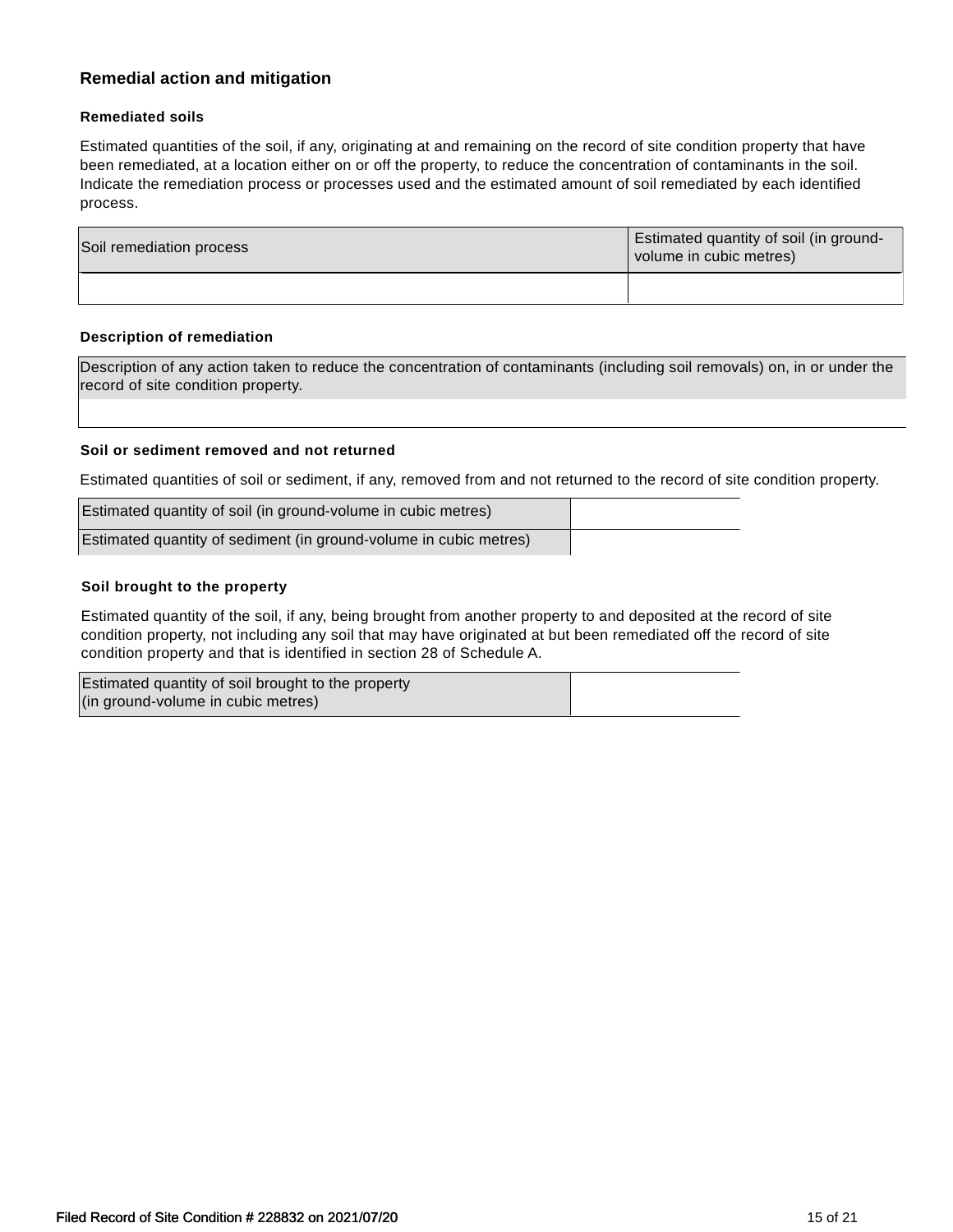### **Ground water control or treatment measures**

Ground water control or treatment measures that were required for the record of site condition property prior to the certification date for the purpose of submitting the record of site condition for filing.

Ground water control or treatment measures that are required for the record of site condition property after the certification date.

Estimated volume of ground water, if any, removed from and not returned to the record of site condition property.

Estimated volume of ground water (in litres)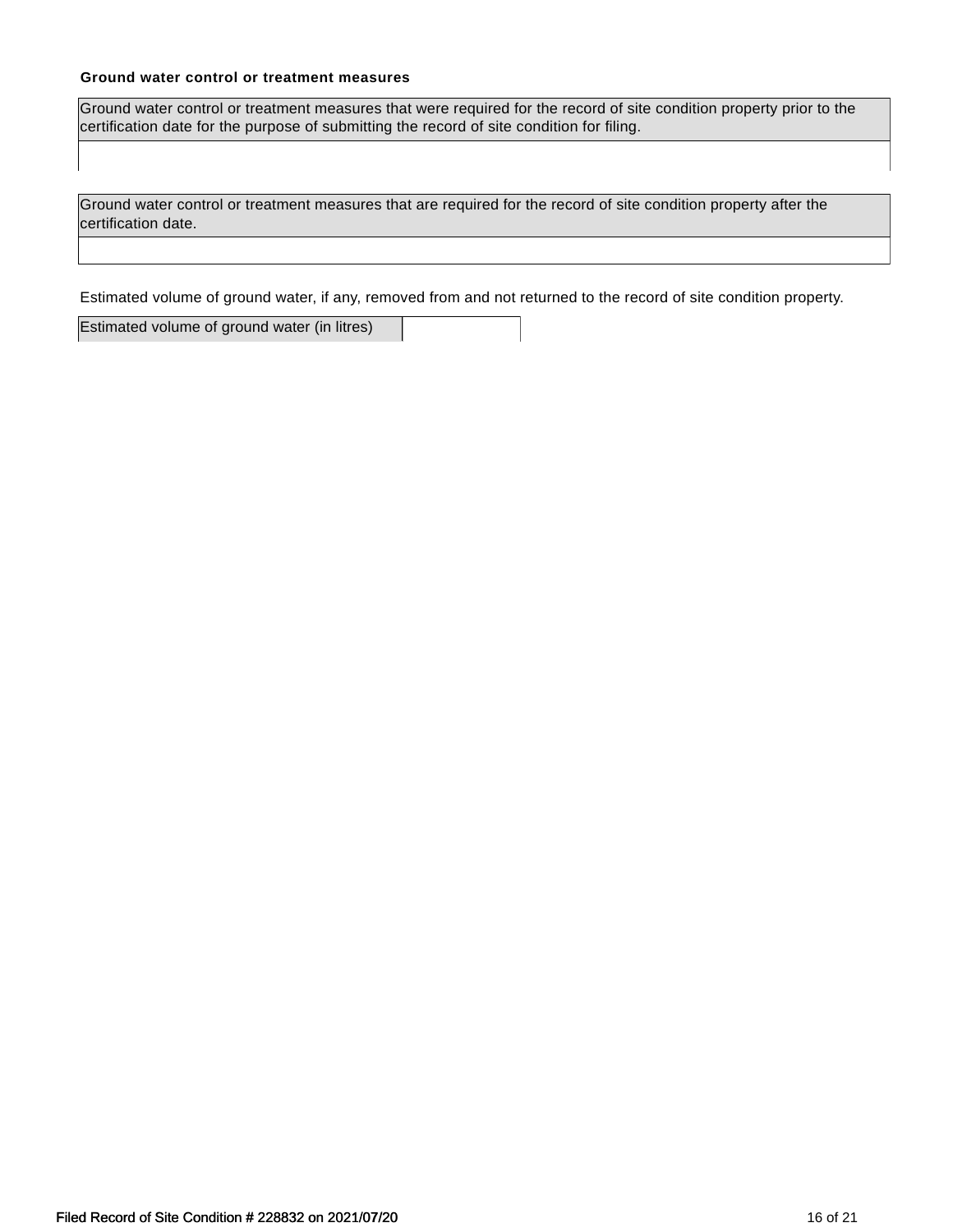#### **Other activities including risk management measures**

Constructed works that prior to the certification date for the purpose of submitting the record of site condition for filing, were required to control or otherwise mitigate the release or movement of known existing contaminants at the record of site condition property.

Constructed works that after the certification date, are required to control or otherwise mitigate the release or movement of known existing contaminants at the record of site condition property.

#### **Monitoring or Maintenance**

#### **Soil Management Measures**

Soil monitoring requirements or any requirements for care, maintenance or replacement or any monitoring or control works for known existing contaminants, if any, on the record of site condition property, after the certification date.

#### **Ground water management measures**

Ground water monitoring requirements or requirements for care, maintenance or replacement of any monitoring or control works or known existing contaminants, if any, on the record of site condition property, after the certification date.

#### **Remediated or removed soil, sediment or ground water from near property boundary**

| Has any soil, sediment or ground water at the record of site condition property that is or was | <b>No</b> |
|------------------------------------------------------------------------------------------------|-----------|
| located within 3 metres of the record of site condition property boundary been remediated or   |           |
| removed for the purpose of remediation?                                                        |           |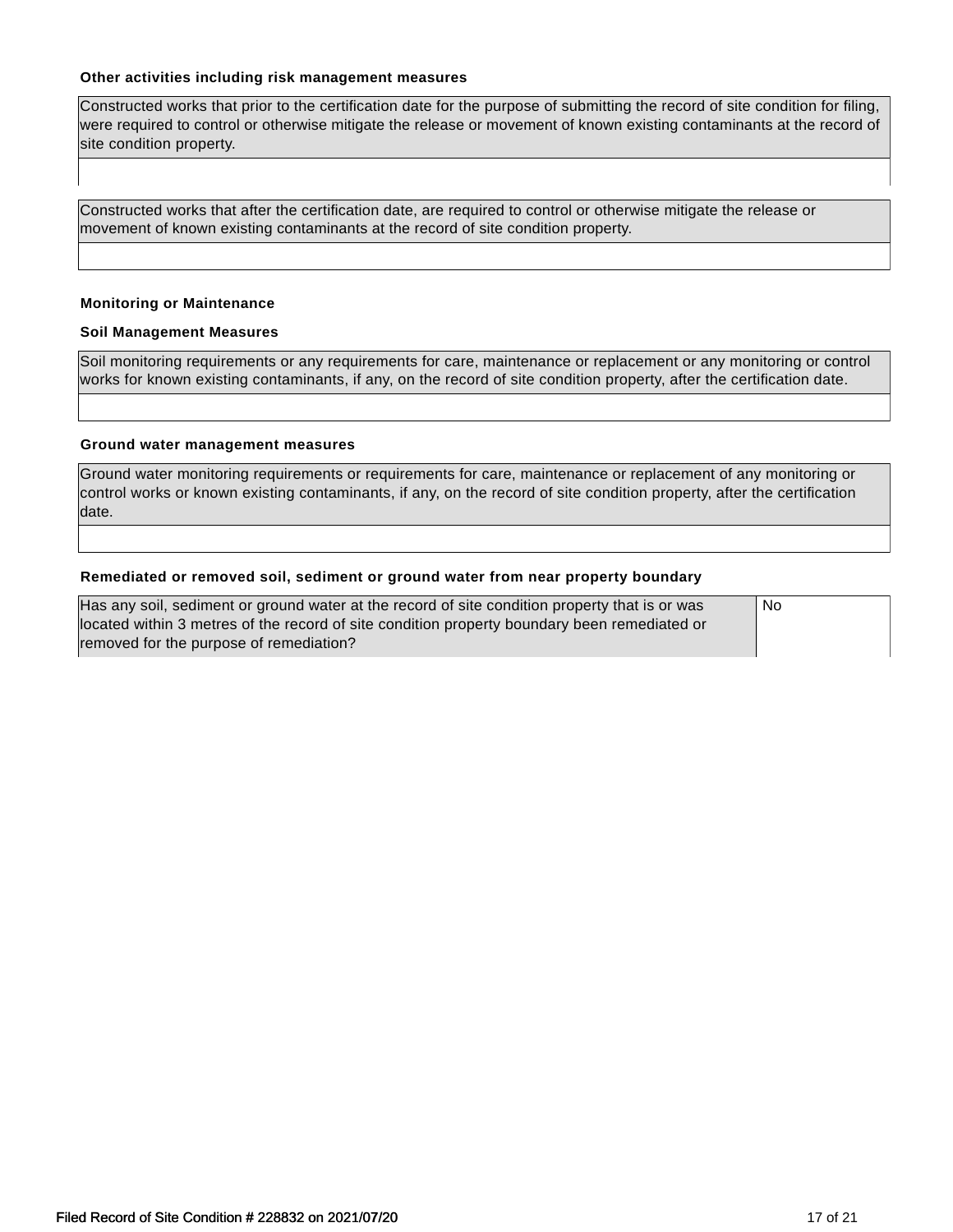As the qualified person, I certify that:

- $\boxtimes$  A phase one environmental site assessment of the RSC property, which includes the evaluation of the information gathered from a records review, site reconnaissance, interviews, a report and any updates as required, has been conducted in accordance with the regulation by or under the supervision of a qualified person as required by the regulation.
- $\boxtimes$  A phase two environmental site assessment of the RSC property, which includes the evaluation of the information gathered from planning and conducting a site investigation, a report, and any updates required, has been conducted in accordance with the regulation by or under the supervision of a qualified person as required by the regulation.
- $\boxtimes$  The information represents the site conditions at the sampling points at the time of sampling only and the conditions between and beyond the sampling points may vary.
- $\boxtimes$  As of 2020/09/22, in my opinion, based on the phase one environmental site assessment and the phase two environmental site assessment, and any confirmatory sampling, there is no evidence of any contaminants in the soil, ground water or sediment on, in or under the RSC property that would interfere with the type of property use to which the RSC property will be put, as specified in the RSC.
- $\boxtimes$  The RSC property and all other properties located, in whole or in part, within 250 metres of the boundary of the property are supplied by a municipal drinking water system, as defined in the Safe Drinking Water Act, 2002.
- $\boxtimes$  The RSC property is not located in an area mentioned in subparagraph i and I have or the owner of the property or a person authorized by the owner of the property has, within the year immediately before the submission of this record of site condition, given written notice of intention to apply non-potable ground water site condition standards to the clerk of the municipality mentioned in subsection 35 (3) of the regulation.
- $\boxtimes$  The owner of the property has informed me that no notice of objection was received within 30 days after receiving the notice described in subparagraph 2 iii, nor have I received such a notice.
- $\boxtimes$  Ground water sampling has been conducted in accordance with the regulation by or under the supervision of a qualified person as required by the regulation.
- $\boxtimes$  As of 2020/09/22, in my opinion, based on the phase one and phase two environmental site assessments and any confirmatory sampling, the RSC property meets the applicable full depth generic site condition standards prescribed by section 37 of the regulation for all contaminants prescribed by the regulation in relation to the type of property use for which this RSC is filed, except for those contaminants (if any) specified in this RSC at Table 2, maximum contaminant concentrations compared to standards specified in a risk assessment.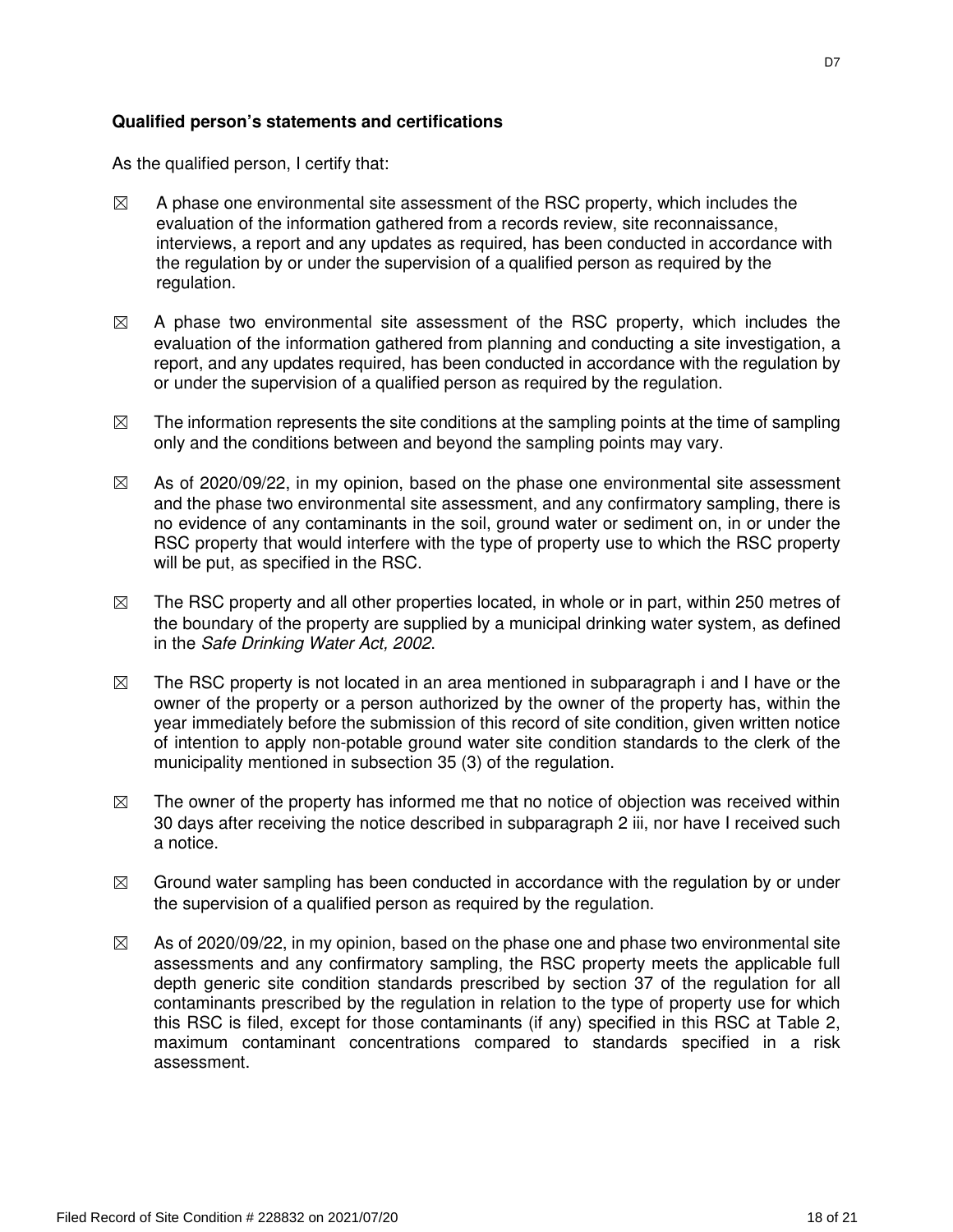- $\boxtimes$  As of 2020/09/22, the maximum known concentration of each contaminant in soil, sediment and ground water at the RSC property for which sampling and analysis has been performed is specified in this RSC at Table 1, maximum contaminant concentrations compared to applicable site condition standards.
- $\boxtimes$  I am a qualified person and have the qualifications required by section 5 of the regulation.
- $\boxtimes$  I have in place an insurance policy that satisfies the requirements of section 7 of the regulation.
- $\boxtimes$  I acknowledge that the RSC will be submitted for filing in the Environmental Site Registry, that records of site condition that are filed in the Registry are available for examination by the public and that the Registry contains a notice advising users of the Registry who have dealings with any property to consider conducting their own due diligence with respect to the environmental condition of the property, in addition to reviewing information in the Registry.
- $\boxtimes$  The opinions expressed in this RSC are engineering or scientific opinions made in accordance with generally accepted principles and practices as recognized by members of the environmental engineering or science profession or discipline practising at the same time and in the same or similar location.
- $\boxtimes$  I do not hold and have not held and my employer, if any, does not hold and has not held a direct or indirect interest in the RSC property or any property which includes the RSC property and was the subject of a phase one or two environmental site assessment or risk assessment upon which this record of site condition is based.
- $\boxtimes$  To the best of my knowledge, the certifications and statements in this part of the RSC are true as of 2020/09/22.
- $\boxtimes$  By signing this RSC, I make no express or implied warranties or guarantees.

By checking the boxes above, and entering my membership/licence number in this submission, I, THOMAS JONES, a qualified person as defined in section 5 of O. Reg. 153/04 am, on 2021/05/18:

- a) signing this record of site condition as a qualified person; and
- b) making all certifications required as a qualified person for this record of site condition.
- ☒ I Agree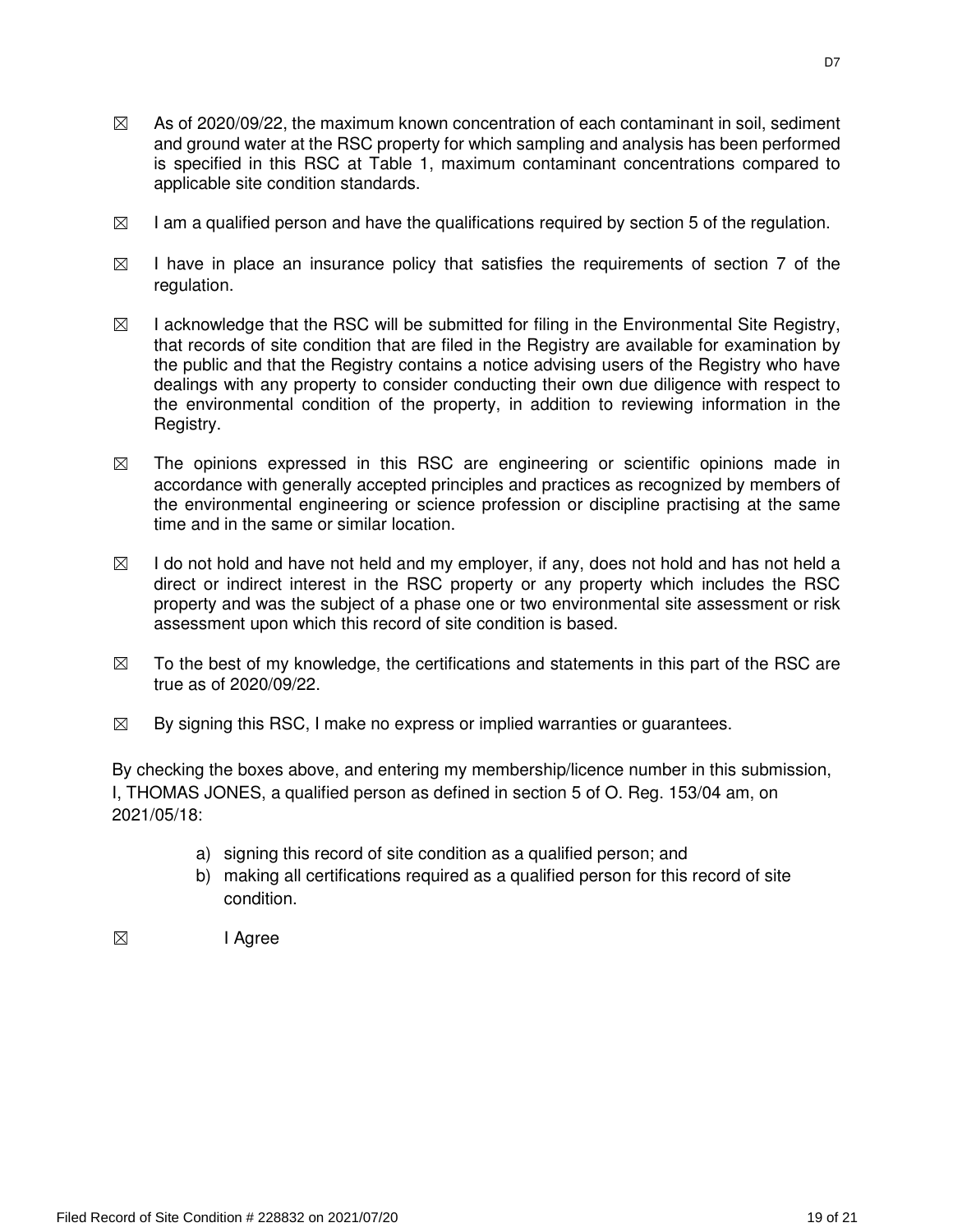# **Additional documentation provided by property owner or agent**

The following documents have been submitted to the Ministry of the Environment, Conservation and Parks as part of the record of site condition

Certificate of status or equivalent for the owner

Lawyer's letter consisting of a legal description of the property

Copy of any deed(s), transfer(s) or other document(s) by which the record of site condition property was acquired

A Current plan of survey

 Area(s) of potential environmental concern

Table of current and past uses of the phase one property

Phase 2 conceptual site model

Owner or agent certification statements

10.1.2